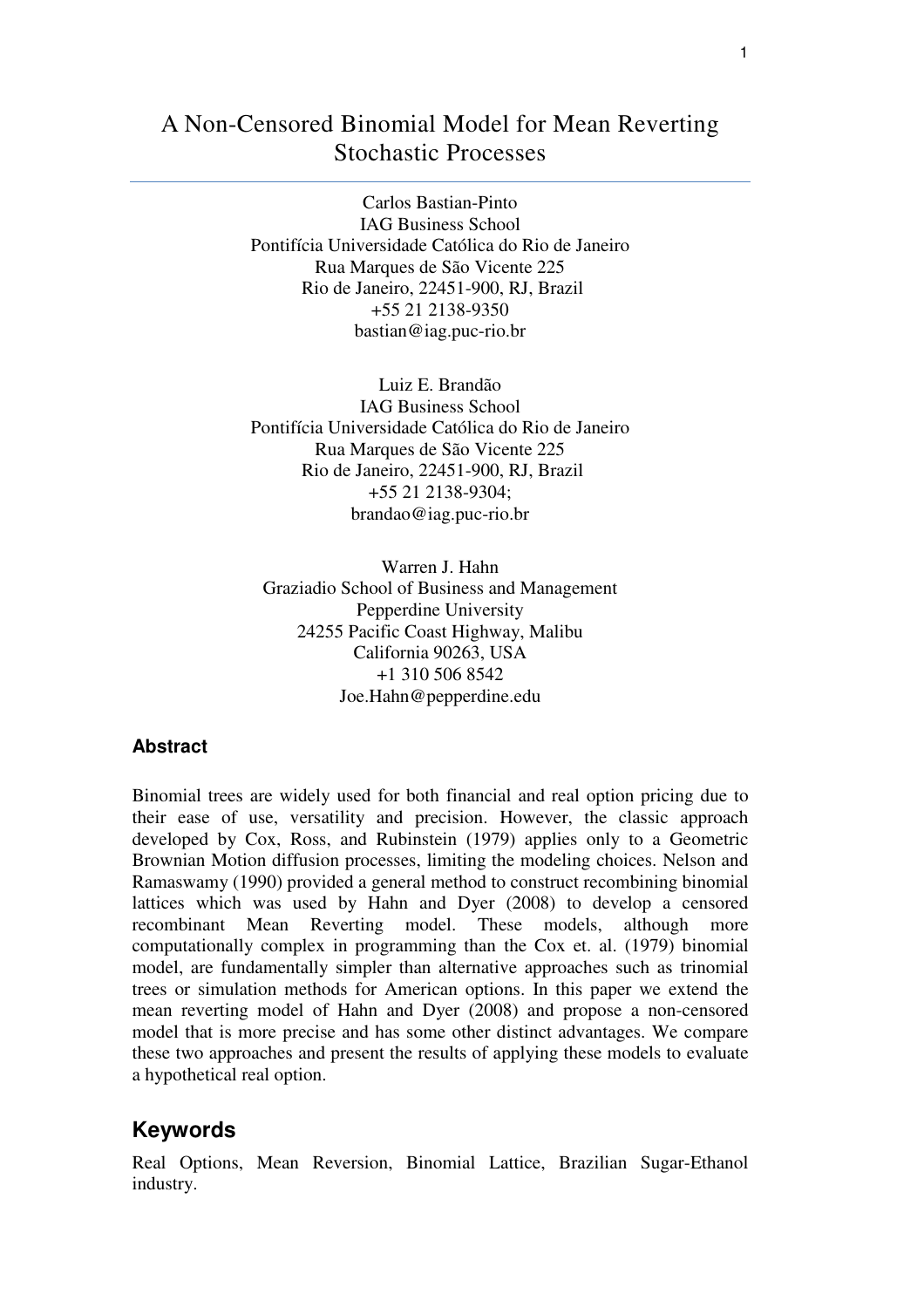## **1. Introduction: Recombinant binomial trees for real options valuation**

The mathematical complexity associated with the real options theory derives from the need for a probabilistic solution for the optimal investment decision throughout the life to the option. The solution to this dynamic optimization problem, as described by Dixit and Pindyck (1994), is to model the uncertainty of the underlying asset as a stochastic process where the optimum decision value of investment is obtained by solving a differential equation with the appropriate boundary conditions. In many cases, however, this differential equation has no analytical solution or the simplified assumptions concerning the boundary conditions do not reflect the actual complexity of the problem. In these cases, a discrete approximation to the underlying stochastic process can be used in order to obtain a solution that is computationally efficient for the dynamic valuation problem at hand.

One of these alternatives is the binomial lattice, which is a robust, precise and intuitively appealing tool for option valuation models. The discrete recombinant binomial model developed by Cox, Ross and Rubinstein (1979) to evaluate real options is widely accepted as an efficient approximation to the Black, Scholes and Merton's (1973) model due to its ease of use, flexibility and the fact that if converges weakly to a Geometric Brownian Motion (GBM) as the time step  $(\Delta t)$ decreases. Furthermore, as opposed to the Black, Scholes and Merton model, this approach provides the solution to the early exercise of American type options. The approach used by Cox, et al (1979), where the branch nodes recombine due to the fact that the upward movement  $(u)$  is the inverse of downward movement  $(d)$ , means that at each step *N*, one obtains  $N + 1$  node, and not  $2^N$  as in the case of a non-recombining tree. The recombinant lattice is simple and practical to implement in spreadsheet such as Excel or even in decision tree programs. In the approach developed by Brandão, Hahn, and Dyer (2005), for example, the payoffs in each branch correspond to cash flows of each state of the underlying asset.

Often, however, the relevant uncertainty is poorly modeled by a GBM stochastic diffusion process. This occurs when the value of a variable is a function of a long-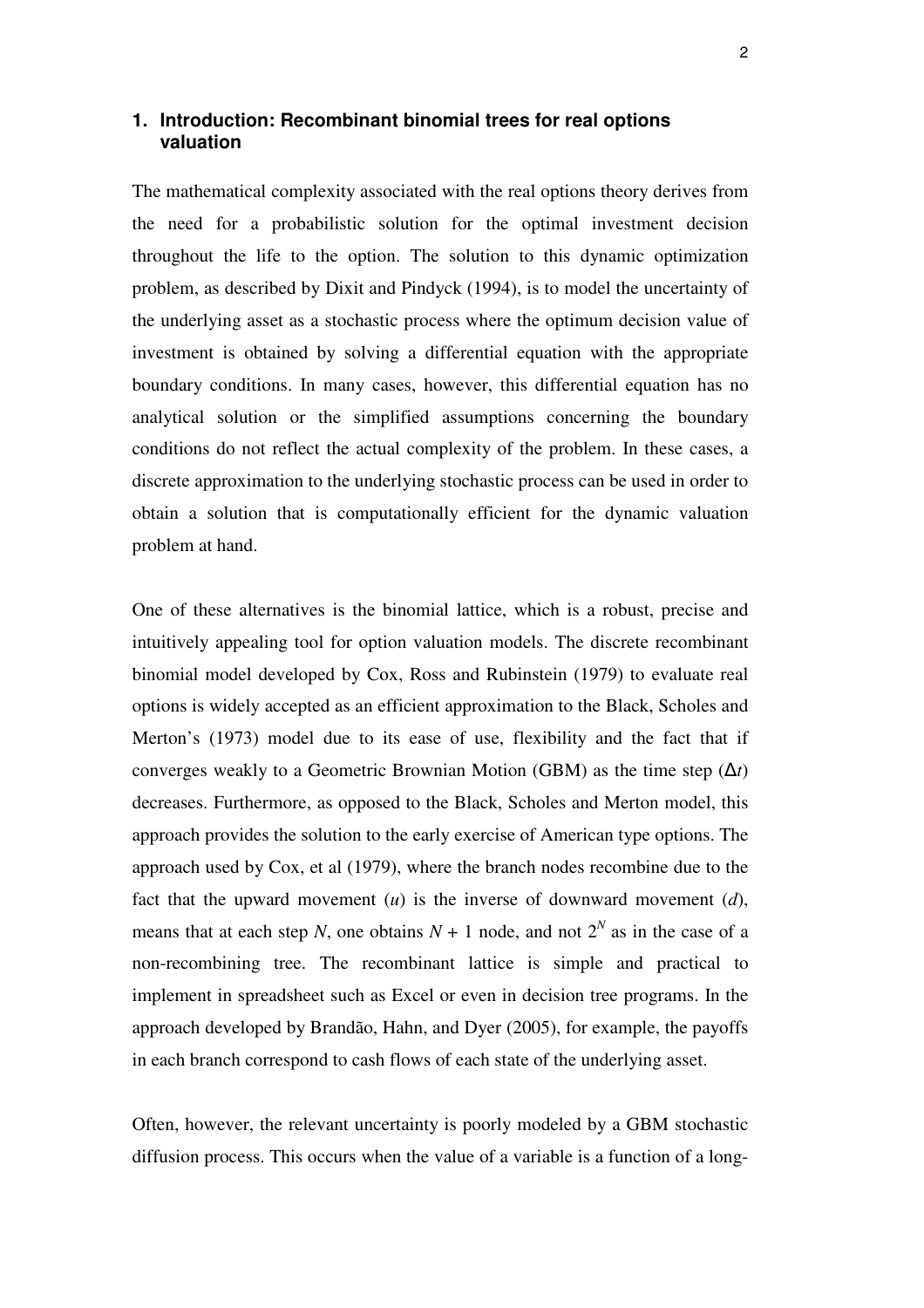term mean level, as is usually the case of non-financial commodities or interest rates. Several authors, such as Bessimbinder, Coughenour, Sequin and Smoller (1995), Schwartz (1997, 1988), Laughton and Jacoby (1993) among others, suggest that this type of variable often exhibits auto-regressive behavior and point to the fact that modeling such variable with a GBM can exaggerate the range of values depicted and, as a result, overstate the value of options written on the variable.

This paper is organized as follows. After this introduction, in section 2 we review the censored model of Hahn and Dyer (2008), develop a non-censored version . In section 3 we apply these two models to value a hypothetical real option and compare the results of these two approaches. In section 4 we conclude.

#### **2. Binomial approximation for mean reverting models**

A mean reverting (MR) stochastic process model is a Markov process in which the direction and intensity of deviation are a function of the long term average to which the current price must revert. The logic behind a Mean Reverting Model derives from microeconomics: when prices are depressed (or below their long term mean level), the demand for this product tends to increase while the production tends to decrease. This is due to the fact that consumption of a commodity increases as prices decrease, while low returns to producers will lead to the decision to postpone investment to close less efficient units, thereby reducing the supply of the product. The opposite will occur if prices are high (or above the long term mean). As an example, empirical studies (Pindyck & Rubinfeld, 1991) have shown that these microeconomic forces do indeed cause oil prices to exhibit mean reverting stochastic behavior.

The simplest form of MR process is the single factor Ornstein-Uhlenbeck process, also called Arithmetic MR process, which is defined by Eq. (1):

$$
dx_{t} = \eta(\bar{x} - x_{t})dt + \sigma dz_{t}
$$
 (1)

where  $x_t$  is the natural log of the variable  $S_t$ ,  $\eta$  the mean reversion speed,  $\bar{x}$  is the long term average to which  $x_t$  reverts,  $\sigma$  the volatility of process and  $dz$  is the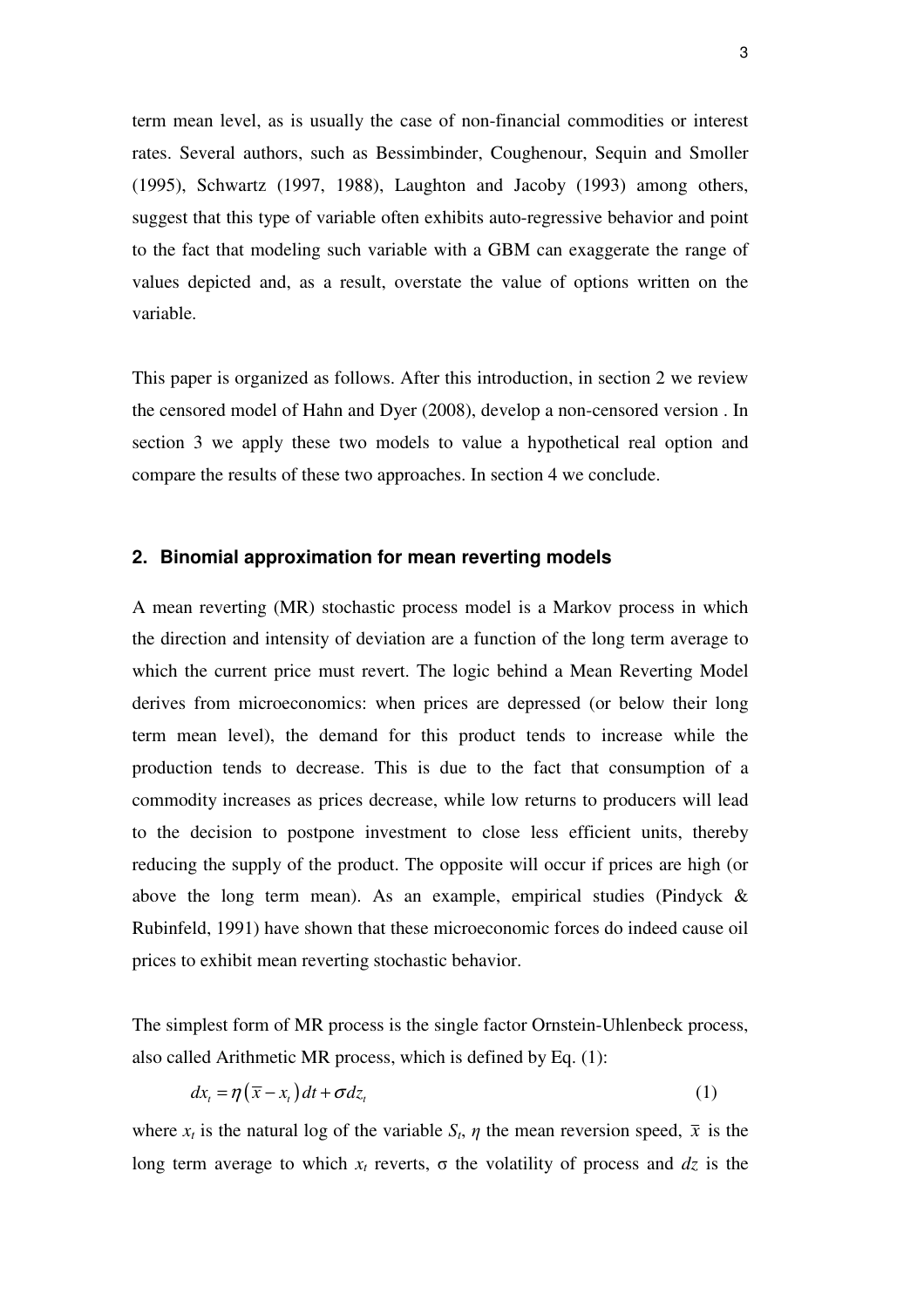standard Wiener process. The natural logarithm of the variable is used since in the case of commodities it is generally assumed that these prices have a lognormal distribution. This is convenient because since  $x=ln(S)$ , *S* cannot be negative. In this case we are assuming that *S<sup>t</sup>* follows a Geometric Orstein-Uhlenbeck process, where  $S_t = \exp(x_t)$ . Therefore, the expected value and variance of the Orstein-Uhlenbeck process are given by Dixit and Pindyck (1994):

$$
E[x_t] = \overline{x} + (x_0 - \overline{x})e^{-\eta t}
$$
\n<sup>(2)</sup>

$$
Var[x_t] = \frac{\sigma^2}{2\eta} \left( 1 - e^{-2\eta t} \right)
$$
 (3)

We can see that when  $t \to \infty$ ,  $Var[x_t] \to \sigma^2/2\eta$  and not to infinity as is the case of a GBM.

The use of binomial lattices similar to the classic GBM model of Cox, et al (1979) to model MR processes has been essentially nonexistent due to the fact that such models often produce transition probabilities greater than 1 or less than zero when the influence of mean reversion is particularly strong. Consequently, Monte Carlo simulation or discrete trinomial and multi-nomial trees (Hull, 1999) are have been the primary methods used to model MR processes. Unfortunately, trinomial trees, such as those suggested by Tseng and Lin (2007), Clewlow and Strickland (1999), Hull and White  $(1994^a, 1994^b)$  and Hull  $(1999)$ , require more involved methodologies for specifying valid branching probabilities and lattice cell sized to ensure convergence of the stochastic process. This requires more sophisticated programming and results in difficulty in applying trinomial trees to a wide range of specific projects and cases.

As an alternative, Monte Carlos simulation approaches such as the Least Squares method (LS) of Longstaff and Schwartz (2001) are able to accommodate almost any stochastic process, including a combination of various processes, thereby eliminating the so-called "curse of dimensionality and modeling". However, the shortcoming of these models is in modeling decisions, which can pose problems in the modeling of compound options, for example.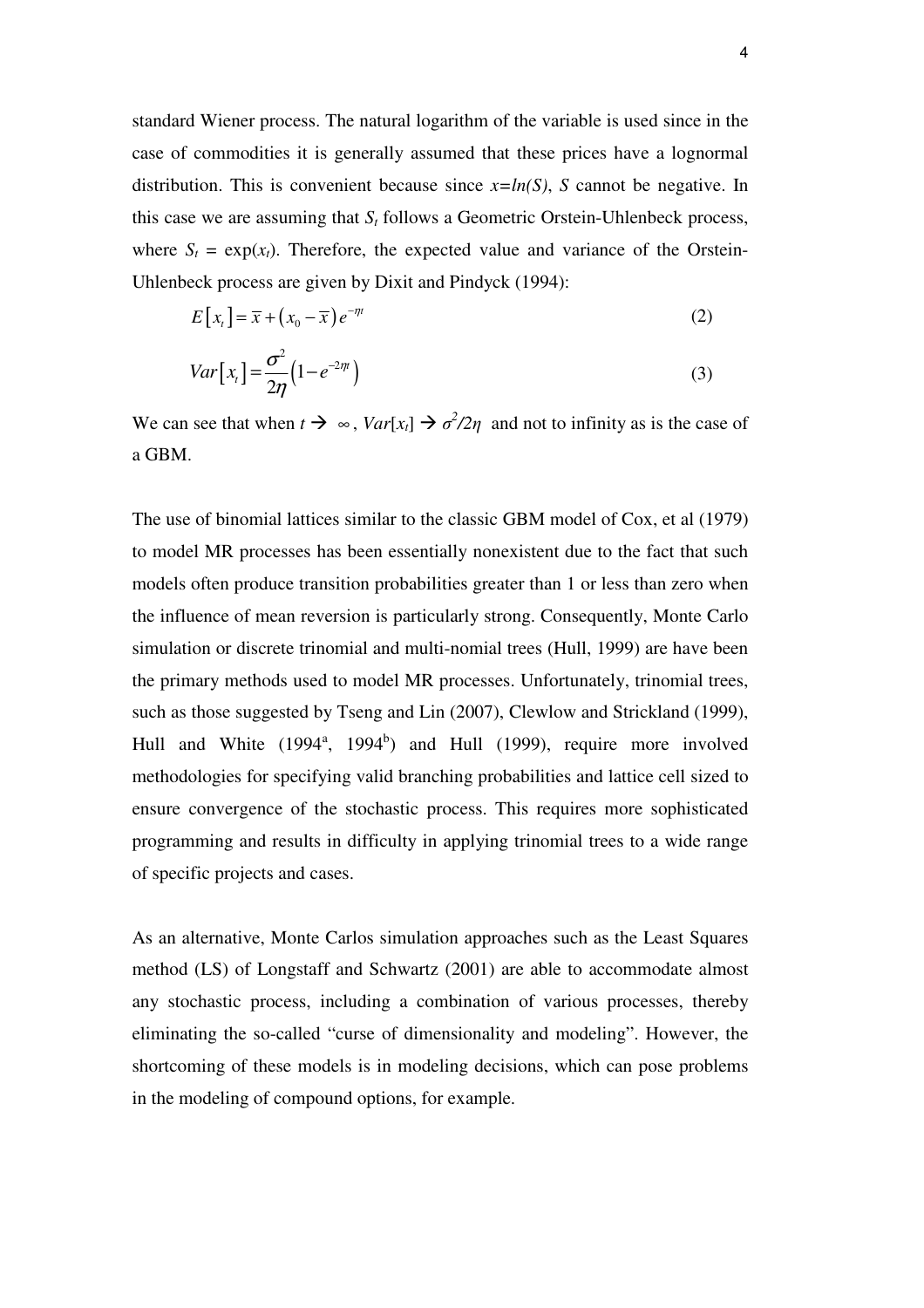We propose an approach similar to the one described by Hahn and Dyer (2008) involving censuring of transition probabilities. While both binomial approaches provide results that are sufficiently precise for the use in real options applications and are sufficiently robust for use for modeling two factor bi-variate processes, this new method does not require the censoring step. This approach assumes that the stochastic behavior of modeled variable is homoscedastic, but heteroskedastic behaviour can also be modeled with some adjustments.

## **2.1. Censured Mean Reversion Binomial Model (Nelson and Ramaswamy, 1990)**

Nelson and Ramaswamy (1990) proposed an approach that can be used in a wide range of conditions, and which is appropriate for the Ornstein-Uhlenbeck process. Their model is a simple binomial sequence of *n* periods of duration ∆*t*, with a time horizon *T*:  $T = n \Delta t$ , which then allows a recombinant binomial tree to be built. The general form for the differential equation of a stochastic process is given by:  $dx = \alpha(x,t)dt + \sigma(x,t)dz$ , and the proposed model is given by the following equations:

$$
x_t^+ \equiv x + \sqrt{\Delta t} \sigma(x, t)
$$
 (up movement)  
\n
$$
x_t^- \equiv x - \sqrt{\Delta t} \sigma(x, t)
$$
 (down movement)  
\n
$$
p_t \equiv 1/2 + 1/2 \sqrt{\Delta t} \frac{\alpha(x, t)}{\sigma(x, t)}
$$
 (up probability)  
\n
$$
1-p_t
$$
 (down probability) (4)

However, in this model, the probability  $p_t$  can assume values or values greater than 1. This condition is remedied by censoring the probabilities  $p_t$  (and therefore: 1-  $p_t$ ), to the range of 0 to 1 in the following manner:

$$
p \equiv \begin{cases} \frac{1}{2} + \frac{1}{2} \frac{\alpha(x,t)}{\sigma(x,t)} \sqrt{\Delta t} & \text{if } p \ge 0 \text{ and } p_t \le 1\\ 0 & \text{if } p_t < 0, p_t \text{ is censored} \\ 1 & \text{if } p_t > 1, p_t \text{ is censored} \end{cases}
$$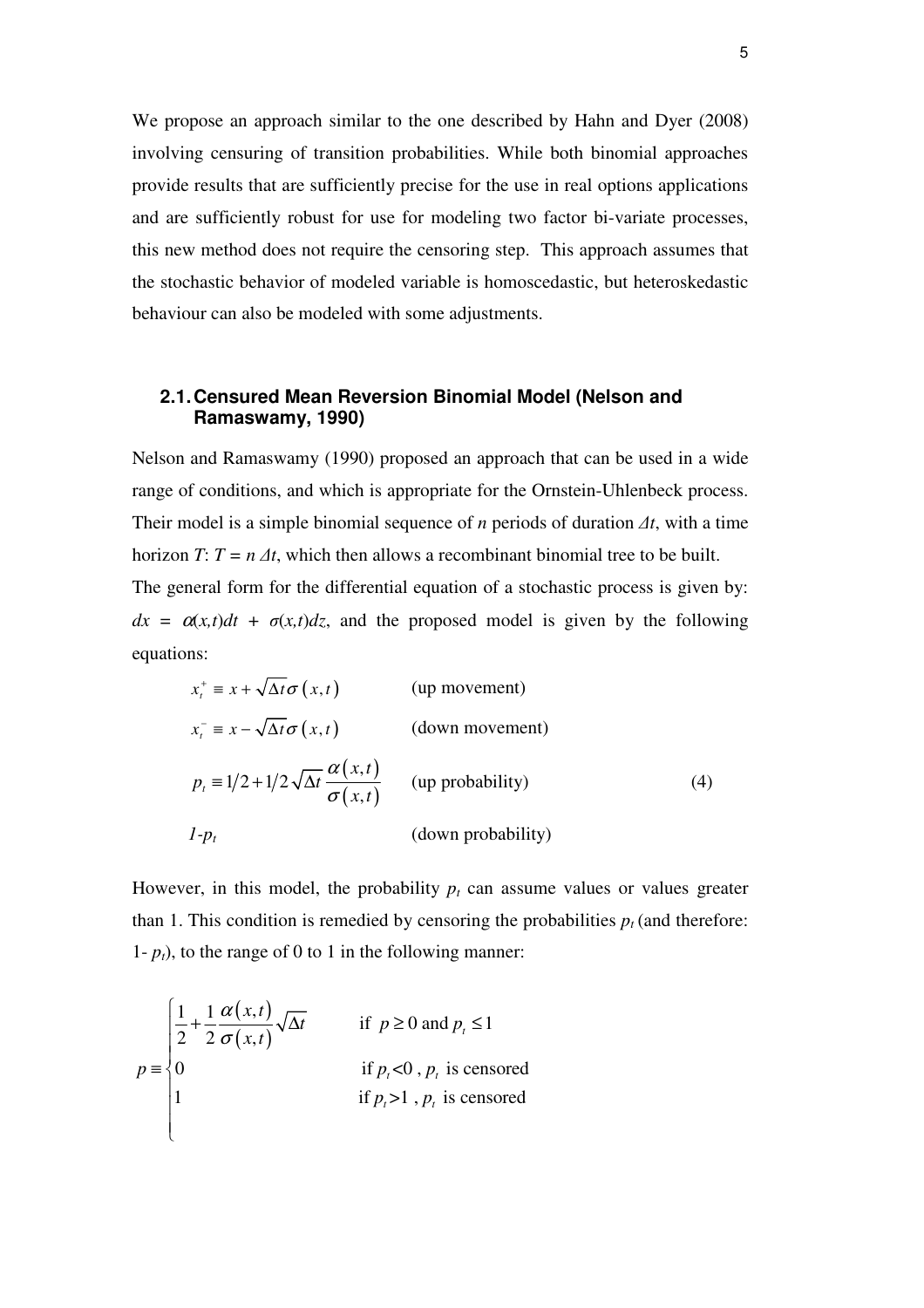For the process shown in Eq. (1), the terms in Eq. (4) are:

$$
\alpha(x,t) = \eta(\overline{x} - x_t), \text{ and}
$$

$$
\sigma(x,t) = \sigma
$$

However, in this case we can obtain negative values or values greater than 1 in the following cases:

If 
$$
(\overline{x} - x_t)\sqrt{\Delta t} > \sigma
$$
, then  $p_{x_t} > 1$   
If  $(\overline{x} - x_t)\sqrt{\Delta t} < -\sigma$ , then  $p_{x_t} < 0$ 

In these cases the value of  $p_t$  can be censured according to scheme shown below:

$$
p \equiv \begin{cases} \frac{1}{2} + \frac{\eta(\overline{x} - x)\sqrt{\Delta t}}{2\sigma} & \text{if } p \ge 0 \text{ and } p_t \le 1\\ 0 & \text{if } p_t < 0, p_t \text{ is censored} \\ 1 & \text{if } p_t > 1, p_t \text{ is censored} \end{cases}
$$

These conditions are shown in Eq. (5):

$$
p_{x_t} = \max\left(0, \min\left(1, \frac{1}{2} + \frac{1}{2} \frac{\eta(\overline{x} - x_t)}{\sigma} \sqrt{\Delta t}\right)\right) \tag{5}
$$

where:

$$
\Delta x^+ = \sigma \sqrt{\Delta t} \; ; \; \Delta x^- = -\sigma \sqrt{\Delta t}
$$

As  $x_t$  is the ln of price *S*, then  $\Delta S^+ = e^{\sigma \sqrt{\Delta t}}$  and  $\Delta S^- = e^{-\sigma \sqrt{\Delta t}}$ . These expressions are identical to those used in the recombinant tree for a GBM, therefore the result is a recombinant binomial tree similar to that obtained with the Cox et al. (1979) approach. The probability calculations and their censoring will produce a model that converges weakly to a MR process, as shown by Hahn (2005). Note that at each node in the lattice the probability of an up movement  $(p_t)$  will depend of  $x_t$ , generating, according to the equation, a second up probability lattice *px,t.*

The adjustment required to transform a MR process into a risk neutral process for use in option pricing is done in the long term average  $\bar{x}$ , which is penalized by the normalized risk premium of the process:  $\bar{x} - \lambda_x/\eta$  (Dixit and Pindyck, 1994, Bastian-Pinto and Brandão, 2007). For the risk neutral censored binomial tree, the adjustment is made in Eq. (6):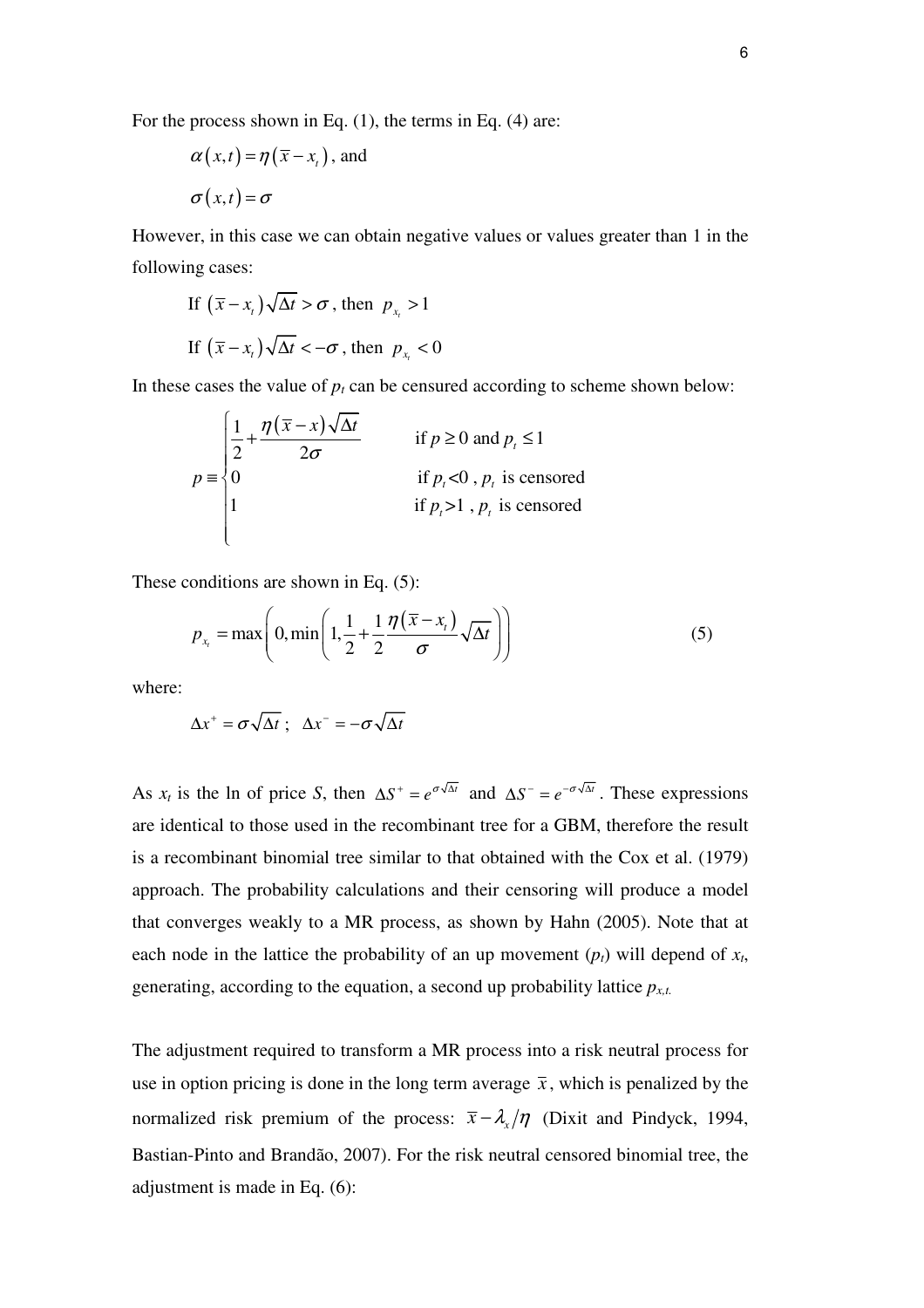$$
p_{x_t} = \max\left(0, \min\left(1, \frac{1}{2} + \frac{1}{2} \frac{\eta\left[\left(\overline{x} - \lambda_x/\eta\right) - x\right]}{\sigma} \sqrt{\Delta t}\right)\right) \tag{6}
$$

### **2.2. Non Censored Mean Reverting Lattice Model**

To develop a binomial model the  $1<sup>st</sup>$  and  $2<sup>nd</sup>$  moments (expected value and variance) of the stochastic process must match the corresponding moments of the binomial lattice. The problem is finding a binomial sequence that converges to a stochastic differential equation (SDE) in the form:

$$
dx_t = \alpha(x, t) dt + \sigma(x, t) dz
$$

where  $\alpha(x,t)$  and  $\sigma(x,t)$  are respectively functions of the continuous instantaneous growth rate (*drift*) and volatility, and *dz* is a standard Weiner increment. The conditions for a binomial sequence of  $x_t$  converges to the SDE

above is that 
$$
x_t = x_0 + \int_0^t \alpha(x_s, s) ds + \int_0^t \sigma(x_s, s) dz
$$
, exists in  $0 < t < \infty$ , and that   
 $|x_{\Delta t}^{\pm}(x, t) - x|, |\alpha_{\Delta t}(x, t) - \alpha(x, t)|, e |\sigma_{\Delta t}^2(x, t) - \sigma^2(x, t)| \to 0$ , when  $\Delta t \to 0$ .

Using the discretization:  $\Delta t = t - t_0$  we can write Eq. (2) and Eq. (3) as:

$$
E[x_t] = \overline{x} + (x_{t-1} - \overline{x})e^{-\eta \Delta t}
$$
\n<sup>(7)</sup>

$$
Var[x_t] = \frac{\sigma^2}{2\eta} \left( 1 - e^{-2\eta \Delta t} \right)
$$
\n(8)

The objective is to match Eq. (7) and Eq. (8) to the analogous terms for a one period binomial process of price *S*, as shown in **Figure 1**:

#### **Figure 1. Binomial node**

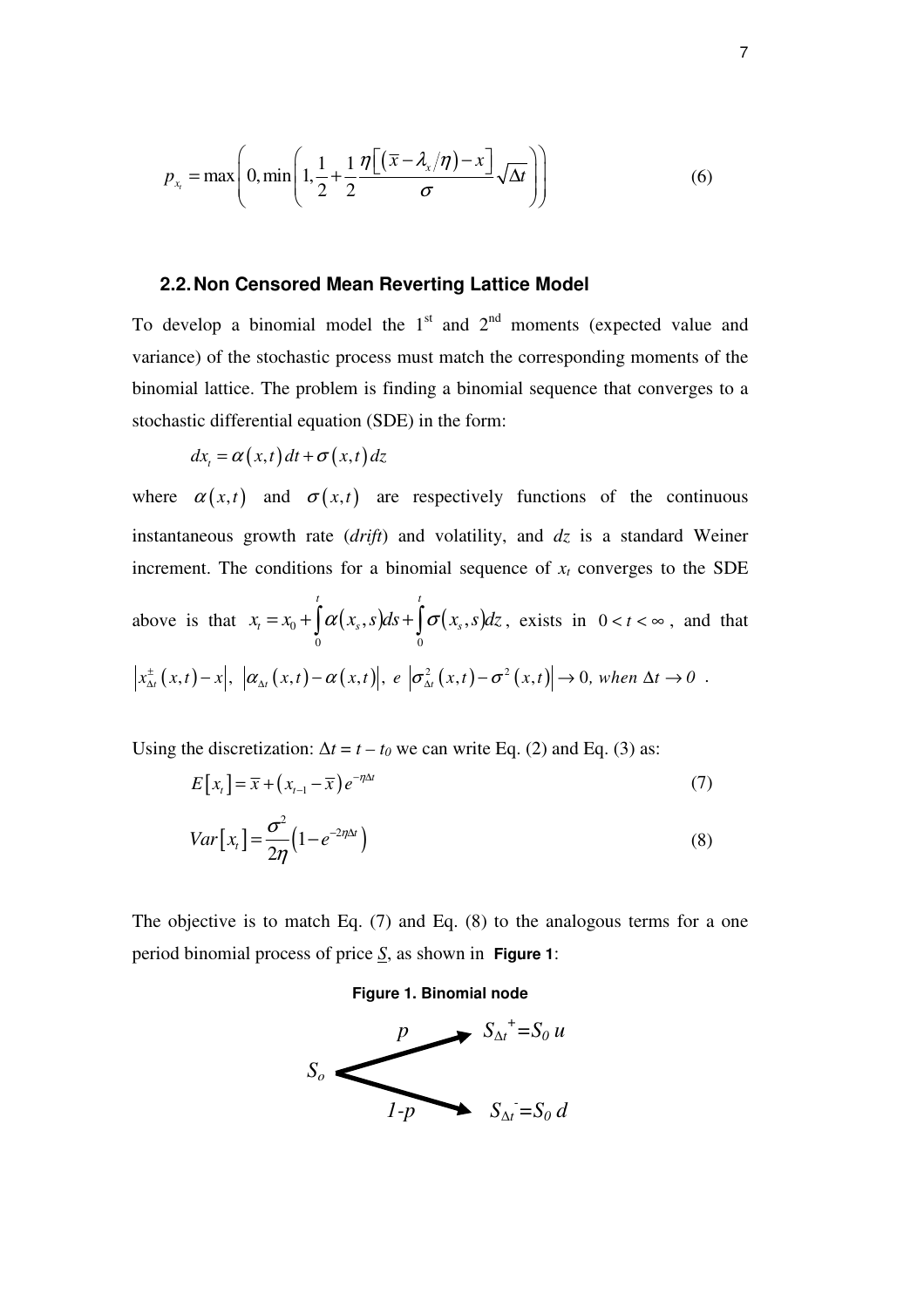For our model we used the approach suggested by Hull and White  $(1994^a, 1994^b)$ as described in Clewlow and Strickland (1999) and in Hull (1999), for the case of a trinomial tree model of a MR process. First, we define an additive tree, which models an Ornstein-Uhlenbeck arithmetic process with a long term mean equal to zero:  $\bar{x}^* = 0$ , and initial value of zero:  $x_0^* = 0$ . In this lattice the nodes will have a value of  $x_t^*$ . The expected values of the Ornstein-Uhlenbeck model are added to the value of the nodes in each period from Eq. (7) using the real long term average of the process:  $\bar{x}$ , and the real beginning value of:  $x_0$ . Hence, this tree of values  $x_t$ is used to obtain the tree of a price process  $S_t$  with lognormal distribution defined by  $S_t = e^{x_t}$ 

Since we are considering  $x_t = \ln(S_t)$ , to study the dynamics of the effect of the binomial node we can consider  $S_0$  as a unit value, i.e.:  $S_0 = 1$  in such a way that the relative magnitudes in the binomial process remain unaltered. Since  $x_o^* = \overline{x}^* = 0$  we can write the binomial relationship of the process, which is now arithmetic, as  $x_0^*$  (**Figure 2**):



$$
x *_{\Delta t}^+ = \ln(S_0 u) = \ln(S_0) + \ln(u) = U
$$
  
(9)  

$$
1 - p \qquad x *_{\Delta t}^- = \ln(S_0 d) = \ln(S_0) + \ln(d) = D
$$

To approximate this binomial process with the Eq. (7) and Eq. (8) of the Ornstein-Uhlenbeck process we obtain the following relationships:

$$
x^{**} = x^* + \sigma \sqrt{\Delta t} \tag{10}
$$

$$
x^* = x^* - \sigma \sqrt{\Delta t} \tag{11}
$$

$$
p_{x_t} = \frac{1}{2} + \frac{1}{2} \frac{\eta(-x_t^*)\sqrt{\Delta t}}{\sqrt{\eta^2(-x_t^*)^2 \Delta t + \sigma^2}}
$$
(12)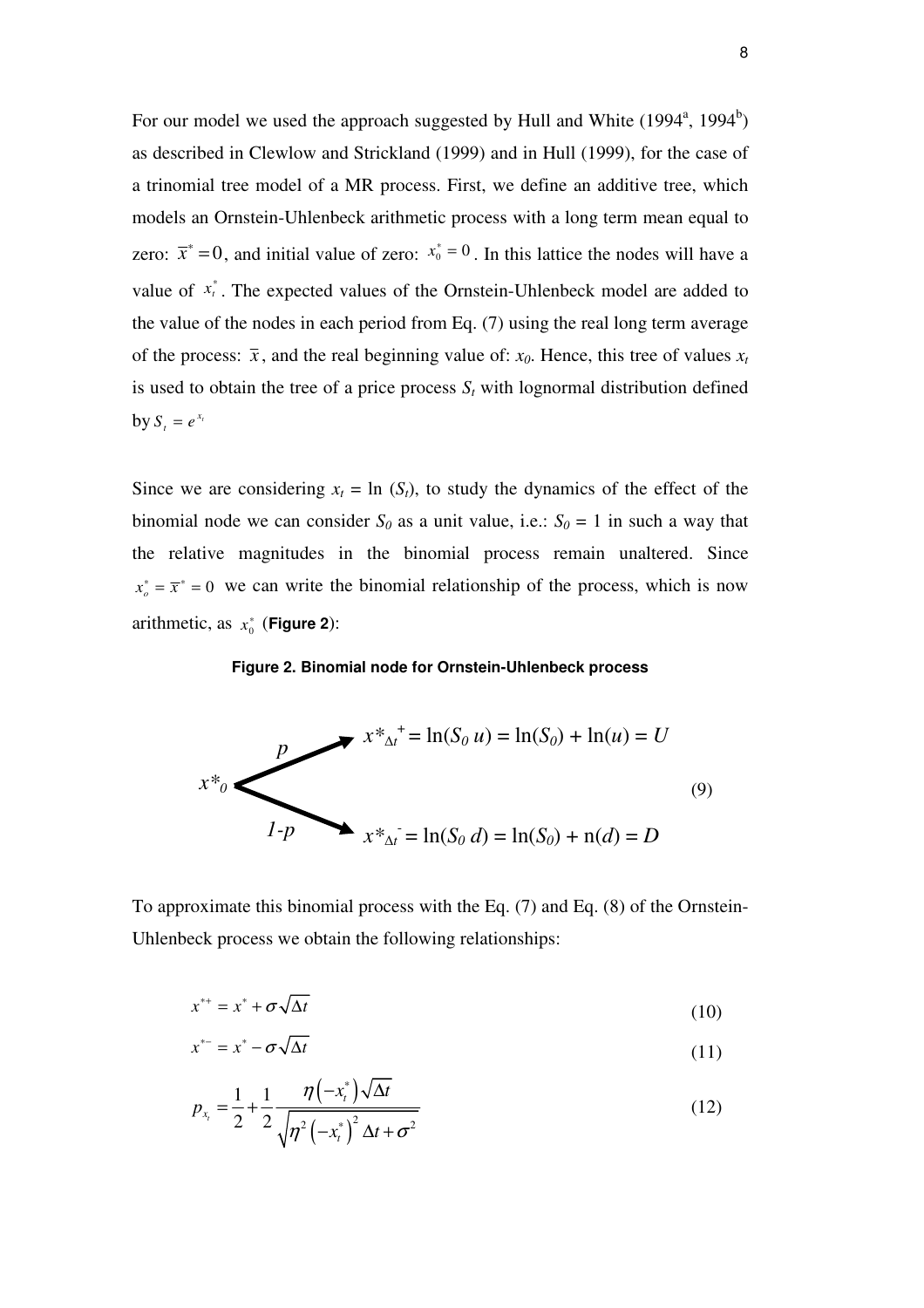The derivation of Eq. (10), Eq. (11) and Eq. (12) is shown in Appendix 1. With these we can model the additive recombinant binomial tree of mean 0 and initial value 0 for an Arithmetic MR process of  $x_t^*$ . As in Clewlow and Strickland (1999) and in Hull (1999), to these values of nodes we should then add the expected values obtained by Eq. (7), considering now  $x<sub>o</sub>$  and  $\bar{x}$  (both no longer equal to 0, but with real parameter values of a MR process). The *x* value after *i* up movements, and *j* down movements will be:

$$
t = (i + j)\Delta t
$$
  
\n
$$
x_{(i,j)} = \overline{x} + (x_0 - \overline{x})e^{-\eta(i+j)\Delta t} + (i - j)\sigma\sqrt{\Delta t}, \text{ or:}
$$
  
\n
$$
x_{(i,j)} = \overline{x}(1 - e^{-\eta(i+j)\Delta t}) + x_0e^{-\eta(i+j)\Delta t} + (i - j)\sigma\sqrt{\Delta t}
$$
  
\n(13)

The non censured binomial recombinant tree for the geometric MR process, defined by:  $S_t = e^{x_t}$ , is obtained by directly transforming  $x_{(i,j)}$  values in  $S_{(i,j)}$ . This yields a recombinant Geometric MR binomial tree. The relationship between the non-censored model and the Nelson and Ramaswamy (1990) censored is shown in Appendix 2. We note that in this non-censored model, the adjustment for risk neutrality is given in the equation of expected value of the process, altering the value of  $x$  given in Eq. (13) to:

$$
x_{(i,j)} = (\overline{x} - \lambda_x/\eta) \left(1 - e^{-\eta(i+j)\Delta t}\right) + x_0 e^{-\eta(i+j)\Delta t} + \underbrace{(i-j)\sigma\sqrt{\Delta t}}_{x^*}
$$
 (14)

In the following section we will apply these approaches to the valuation of a hypothetical real option, based on historical data, and will compared the results of both methods.

### **3. Ethanol Industry Expansion Option Valuation using MR Lattices**

The bio-fuels sector, especially in Brazil, is well known for having several managerial flexibilities which must be valued as real options, as shown by Brandão, Penedo & Bastian-Pinto (2009), Bastian-Pinto & Brandão (2007) and Goncalves, Neto & Brasil (2006), among other authors. To illustrate, in this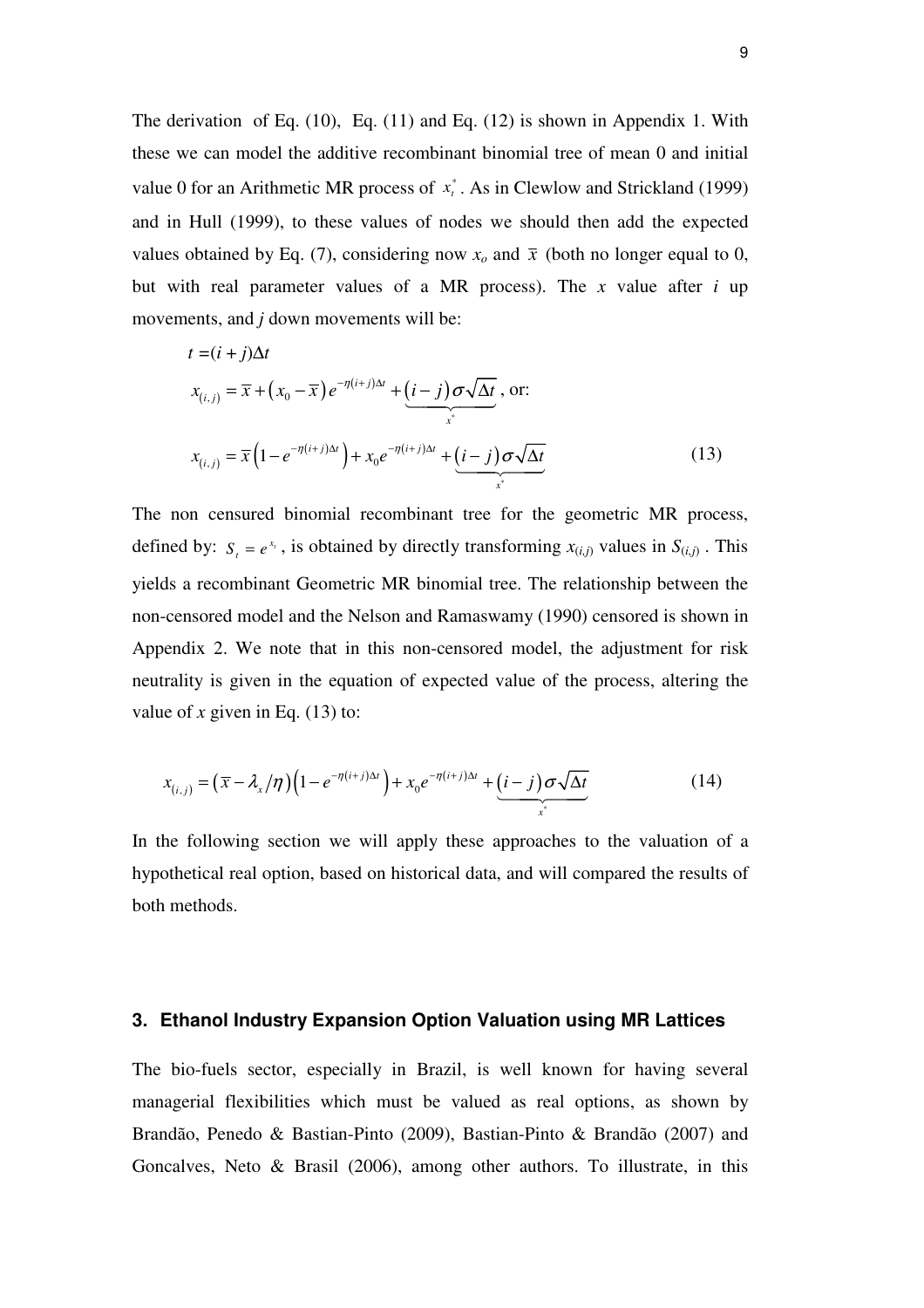section we value an option to sugar refining plants to produce ethanol from the same base input, sugarcane. For this option to be available an operator must pay the exercise price, which in this case is the investment cost of the ethanol plant.

Investments in a sugar refining plant are substantially higher than those of an equivalent ethanol plant. A sugarcane processing plant can either be a sugar only refinery, an ethanol distillery or a flexible plant capable of producing any mix of each product. In order to value option to expand a sugar refinery into a flexible plant (sugar and ethanol) we consider the possible cash flows from each mode: production of sugar and a small amount of ethanol as byproduct, production of ethanol only, and production of both from the same sugarcane processing plant.

As the industrial investment in a sugar refinery is higher than that of an equivalent ethanol plant, it is reasonable to assume that a sugar plant that is already in operation might want to consider the opportunity to invest in an ethanol distillery. We model this embedded flexibility as an American real option where the exercise price is the cost of the ethanol distillery unit.

### **3.1. Modeling the Option to Expand**

The free cash flows from the sugar refinery and from the ethanol distillery plant are proportional to the prices of the respective commodities paid to producers. The series of prices used are available online at CEPEA (2009). Both series are historical prices and were converted into monthly averages from May 1998 to January 2010, deflated so as to represent prices of January 2010. The series used for ethanol are a mix of anhydrous ethanol (70%) and hydrated ethanol (30%), reflecting the ratio produced in the distillery (GONÇAVES et al, 2006; EPE, 2008).

For each ton of sugarcane that is processed, the sugar refining plant produces 107 kg of sugar and 12 liters of ethanol, whereas an ethanol distillery plant will produce 80 liters from the same amount of sugarcane. Direct taxes are assumed to be 16% for sugar income and 4% for ethanol, but production of sugar also involves higher variable costs than those of ethanol production, due among other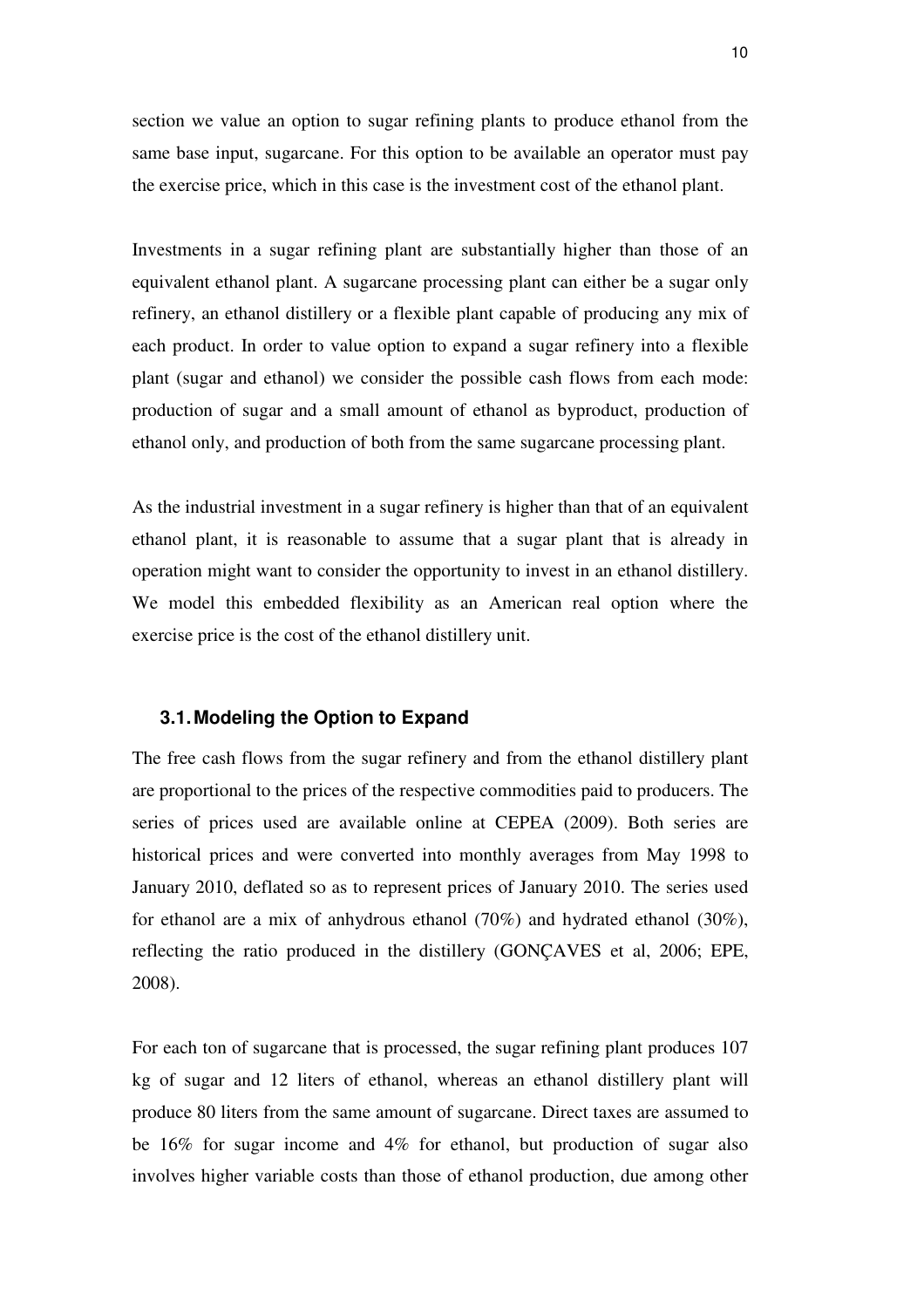factors, to higher energy consumption by this process. The case considers a typical high capacity plant capable of processing 2.6 million tons of sugarcane yearly. For this plant size variable costs for sugar were considered to be R\$ 4 million/ year greater than that of ethanol. Income tax is assumed to be 34% and the necessary investment for the expansion to the flex plant is R\$ 83.2 million.

The uncertain variable modeled for valuation of the real option is the ratio of free cash flows of both modes of production:

$$
R_{E/A} = \frac{Free \ cash \ flow \ of \ ethanol \ production}{Free \ cash \ flow \ of \ sugar \ production}
$$

This approach allows the reduction of uncertainties from two to only one stochastic variable. The historical behavior of *RE/A* can be seen in Figure 3, together with the historical values of the free cash flows used in the calculation of *RE/A*. Free cash flows were estimated from the prices series available, as mentioned.



**Figure 3. Monthly free cash flows for sugar and ethanol plants and Ratio of cash flows**  $(R_{EA})$ 

The option studied is valued as follows: we assume a maturity time of ten years in quarter periods ( $\Delta t = 0.25$ ), after which the higher cash flow (ethanol or sugar) is perpetuated without additional growth. This consideration suggests that the option is no longer available after 10 years, which is a limitation of this example.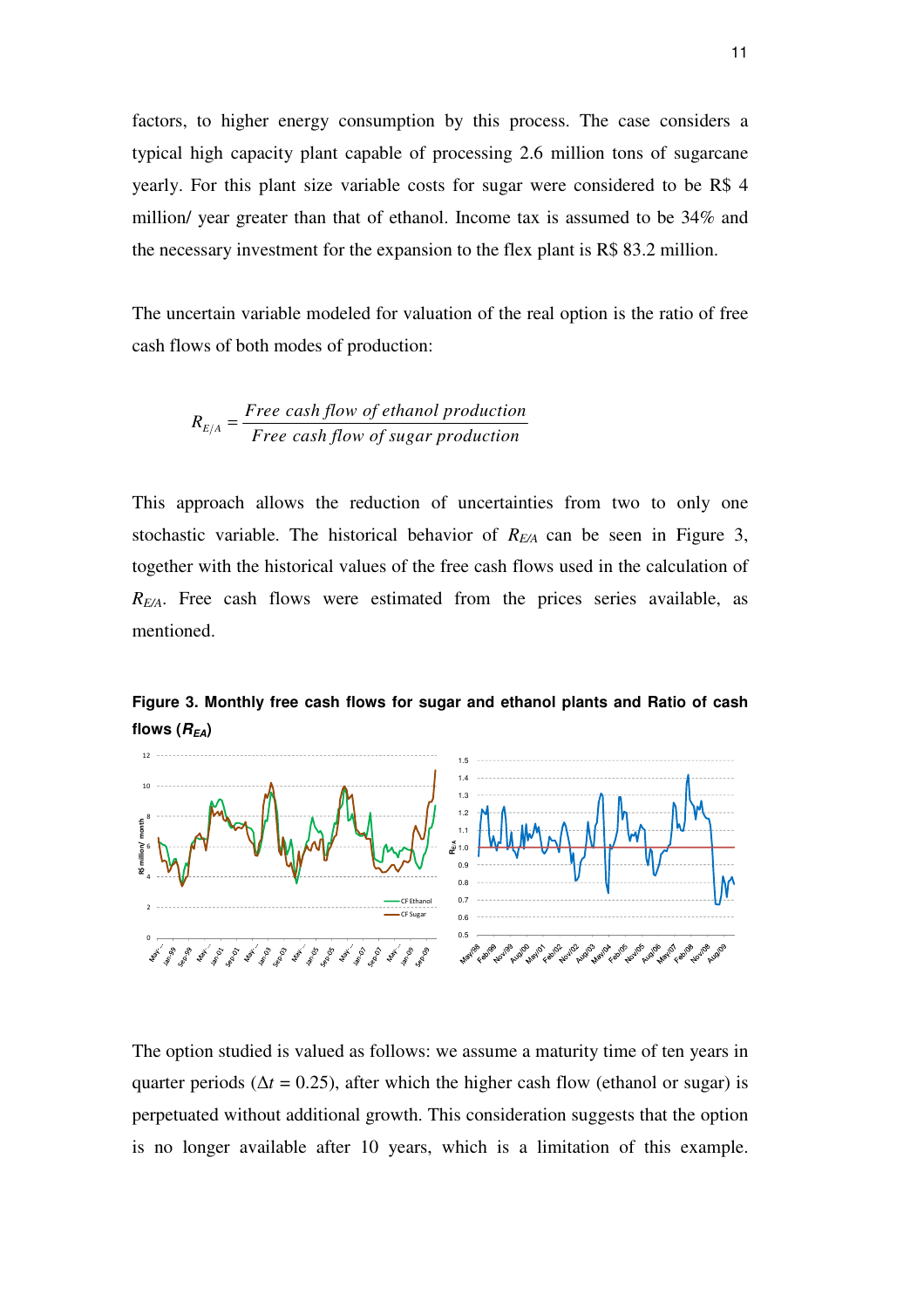Nevertheless, it is a reasonable assumption, since after this time the value of the option should be significantly lower than during the time frame considered.

The base cash flow of sugar production is modeled as the expected value of a geometric mean reversion, and the parameters were obtained from the historical series (**Figure 3**). The starting value for cash flow of quarterly production of sugar, is:  $CFs_0 = \mathbb{R} \$  33.057 million, and the long term level to which it reverts:  $\overline{CF} s =$ R\$ 22.633 million. The yearly discount rate used, in real terms, is:  $K = 11.87\%$  and the risk free rate  $Rf = 6.18\%$ . This yields a base case present value of R\$ 795.8 million which is consistent with the values of acquisitions and mergers presently occurring in Brazil.

 At each node of the binomial lattice, we have a value of the multiple *RE/A*. In cases where it is lower than 1, the cash flow of the production of sugar is higher than that of ethanol production from the same quantity of processed sugarcane. In cases where it is higher than 1, the cash flow of ethanol production is that of the production of sugar, multiplied by the ratio:  $R_{E/A}$ . The initial value (at time  $t_0 = 0$ ) of the variable *RE/A* is 0.78969. This indicates that at the start of the projection, the free cash flow of the production of ethanol is lower than that of sugar. This value is one of the lowest of the whole series analyzed and should be an inhibitor of the investment in the expansion for ethanol production. Nevertheless the high volatility of *RE/A* should almost certainly attribute some value to the expansion option.

Initially a lattice is constructed with the values of *RE/A* according to the stochastic process chosen for modeling this variable, with 40 quarterly steps. With the values of *RE/A* modeled in a MR lattice, the values of the free cash flow of ethanol production is calculated by multiplying the values of *RE/A* by the deterministic value of the Sugar production cash flows at that step. With the values of the ethanol production cash flow, a second lattice is calculated for the present values of the expansion project, starting from the end of the  $10<sup>th</sup>$  year (40 quarters). At this point at each nod we calculate the present value of the production of ethanol from its perpetuated cash flows discounted four quarters at the risk free rate (time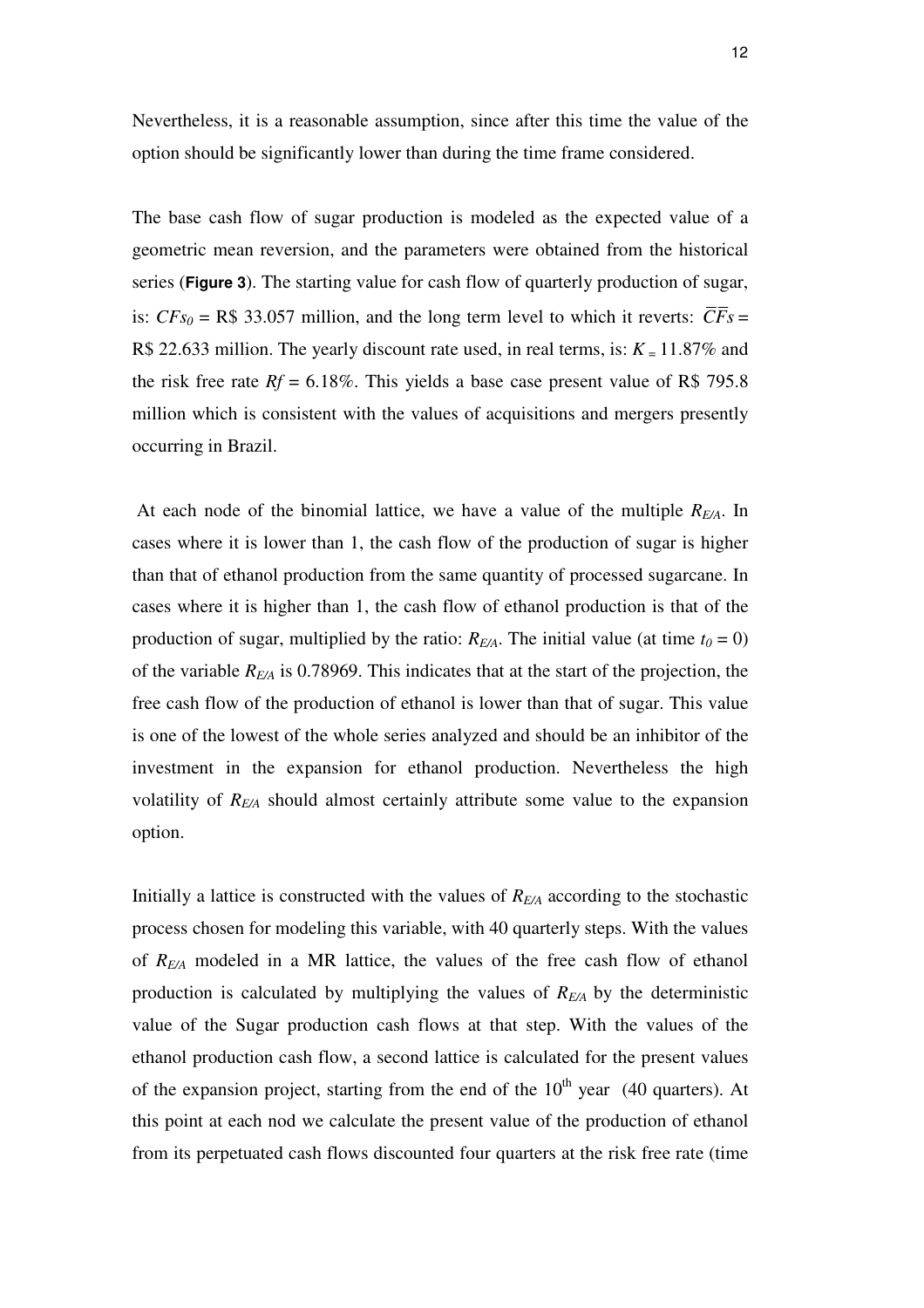necessary for starting of operation after decision) minus the cost of expansion, or that of the perpetuated sugar production cash flows, whichever is higher.

We then proceed backwards to step 39, where the value at each node is calculated as follows: the values from the previous step (step 40), weighted by the risk neutral probabilities of the *RE/A* lattice, and discounted by the risk free rate to which is added the ethanol cash flow at the node, or the sugar cash flow, whichever is higher, and the value of expansion: the present value of the production of ethanol from its perpetuated cash flows discounted four quarters minus the cost of expansion.

We proceed backwards up to step 0. At step 0 we finally have the present value of the project with the expansion option.

#### **3.2. Comparison of the Modeling of RE/A with the both MR Lattices**

The stochastic variable in this option is the rate of cash flows of ethanol production to that of sugar production: *RE/A*. We modeled it as a geometric mean reversion using the binomial lattice models presented in the section 2. To verify the precision of both the censured and non-censored models, we will show the results of the modeling of *RE/A* as a geometric MR process according to the model 1 of Schwartz (1997) as defined by Eq. .

$$
dR = \eta \left( \overline{x} + \frac{\sigma^2}{2\eta} - \ln[R] \right) R dt + \sigma R dz \tag{15}
$$

where:

 $x_t = \ln(R_t)$ , and  $dx = \eta(\overline{x} - x) dt + \sigma dz$ 

For this model, it is necessary to determine the values of the following parameters:

 $R_o$  – initial value (in *t* = 0) of stochastic variable  $R_{E/A}$  *t*  $x_0 = \ln(R_o)$  $\bar{x}$  – long term mean level to which  $x_t = \ln(R_t)$  converges  $n$  – mean reversion speed  $\sigma$  – volatility of the process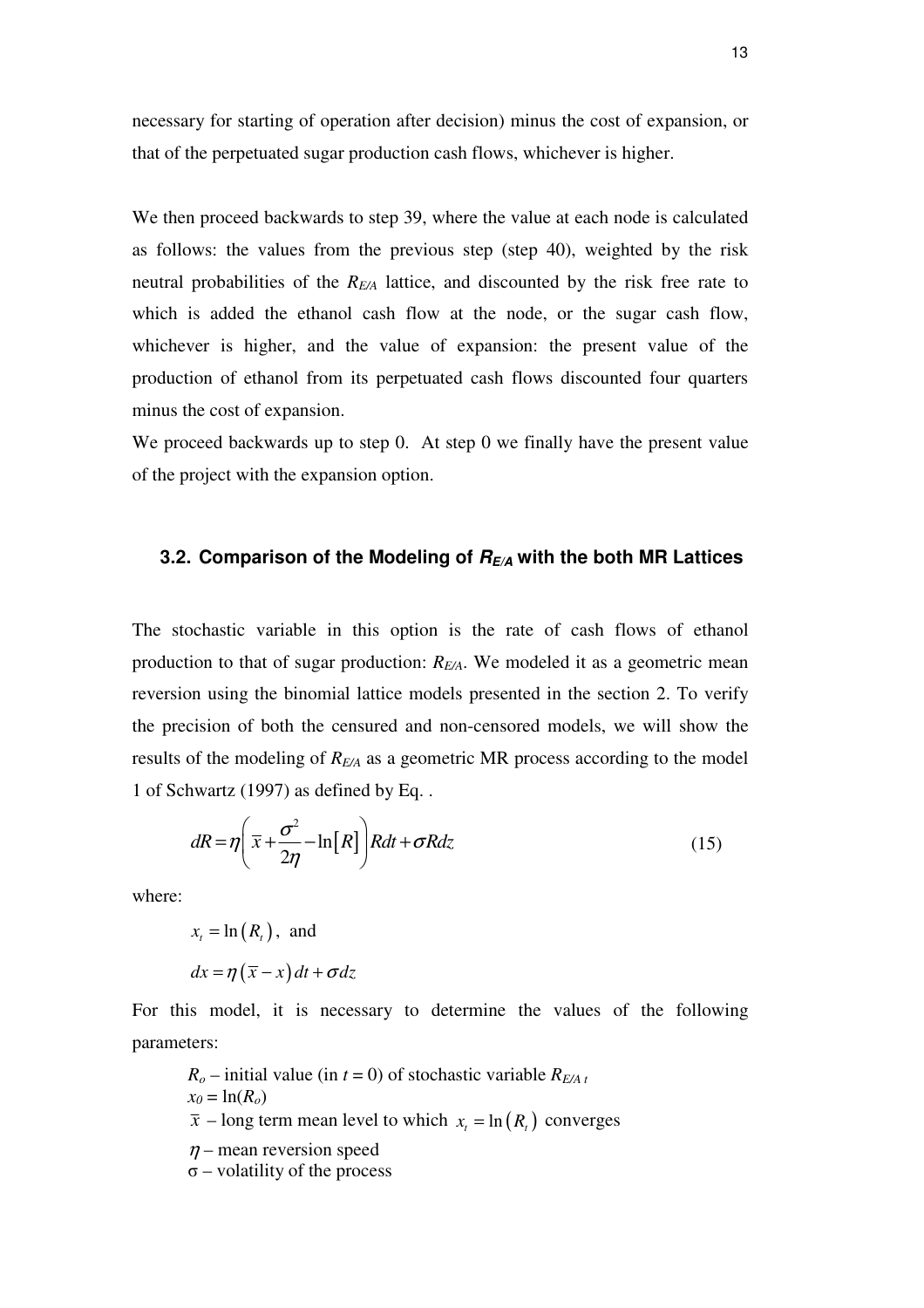#### ∆*t* – discreet time interval

The expected value for *RE/A* behaving according to Equ. (15) is:

$$
E[R_{t}] = \exp\left\{\ln\left(R_{t_{0}}\right)e^{-\eta\left(t-t_{0}\right)} + \left[\ln\left(\bar{R}\right) - \frac{\sigma^{2}}{2\eta}\right]\left(1 - e^{-\eta\left(t-t_{0}\right)}\right) + \frac{\sigma^{2}}{4\eta}\left(1 - e^{-2\eta\left(t-t_{0}\right)}\right)\right\}
$$
(16)

It is important to note that Eq. (16) converges to a long term value  $\overline{R}^* = \exp(\overline{x} + \sigma^2/4\eta)$  (see Schwartz, 1997). Geometric binomial models with  $R_{i} = \exp(x_{i})$  must converge to a value:  $\bar{R} = \exp(\bar{x} + \sigma^2/2\eta)$ . Therefore if we have  $\overline{R}^* = \exp(\overline{x} + \sigma^2/2\eta)$  as the long term mean, this transforms the process defined by Eq. (15) to:  $dR = \eta \left( \ln \left[ \overline{R}^* \right] - \ln \left[ R \right] \right) R dt + \sigma R dz$ which means that  $\overline{R} = \overline{R}^* \exp \left(-\sigma^2/4\eta\right)$ 

From the historical data available of  $R_{E/A}$  the parameters required to model the stochastic variable as e geometric mean reversion were derived by running the following regression:  $\log [R_{t}] - \log [R_{t-1}] = \beta_0 + \beta_1 \log [R_{t-1}] + \varepsilon$ 

The mean reversion coefficient  $\eta$  is obtained from the regression output as

$$
\eta = \frac{-\log(\beta_1 + 1)}{\Delta t}
$$
, the volatility is given by  $\sigma = \sigma_{\varepsilon} \sqrt{\frac{2\log(\beta_1 + 1)}{\Delta t \left[ (\beta_1 + 1)^2 - 1 \right]}}$  where  $\sigma_{\varepsilon}^2$ 

is the variance of the regression's errors, and the long term mean is given by 2  $\overline{0}$ 1 exp 2  $\bar{R} = \exp \left(-\frac{\beta_0}{2} + \frac{\sigma}{2}\right)$  $\beta_1$  2η  $\left[\begin{array}{cc} \beta_0 & \sigma^2 \end{array}\right]$  $= \exp \left[-\frac{\mu_0}{\beta_1} + \frac{\nu}{2\eta}\right]$ . For a more detailed discussion of the parameter definition

in mean reverting models we refer the reader to Bastian-Pinto, Brandão & Hahn (2009).

Parameters for equation (15) were found to be:

$$
η = 1.97
$$
 (per year)  
\n $σ = 30.30 %$  (per year)  
\n $R_{EA} = 1.0388$ 

In **Figure 4** and **Figure 5**, both censored and non-censored MR lattices for *RE/A* are shown compared with indication of probability of occurrence of each nod (size of blue dots), censored nods (red dots) in the case of censored lattice, expected value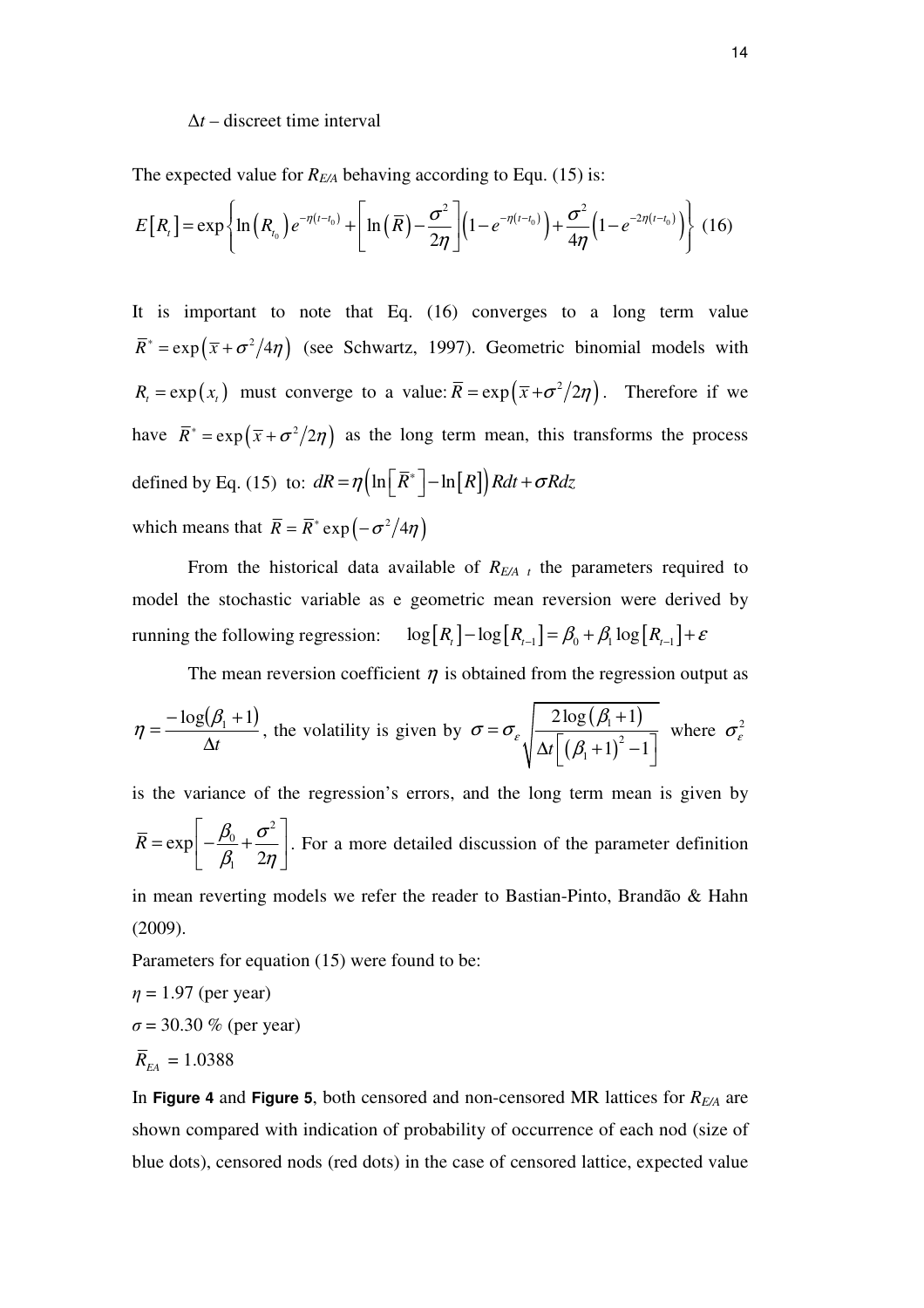from the lattice (solid blue line), expected value from analytic expression (solid red line), together with 95% certainty analytical interval (dotted red line) and equilibrium level (solid green line).



Figure 4 – Censored Lattice for  $R_{E/A}$ 

Figure  $5 - \text{Non-censored MR Lattice for } R_{E/A}$ 

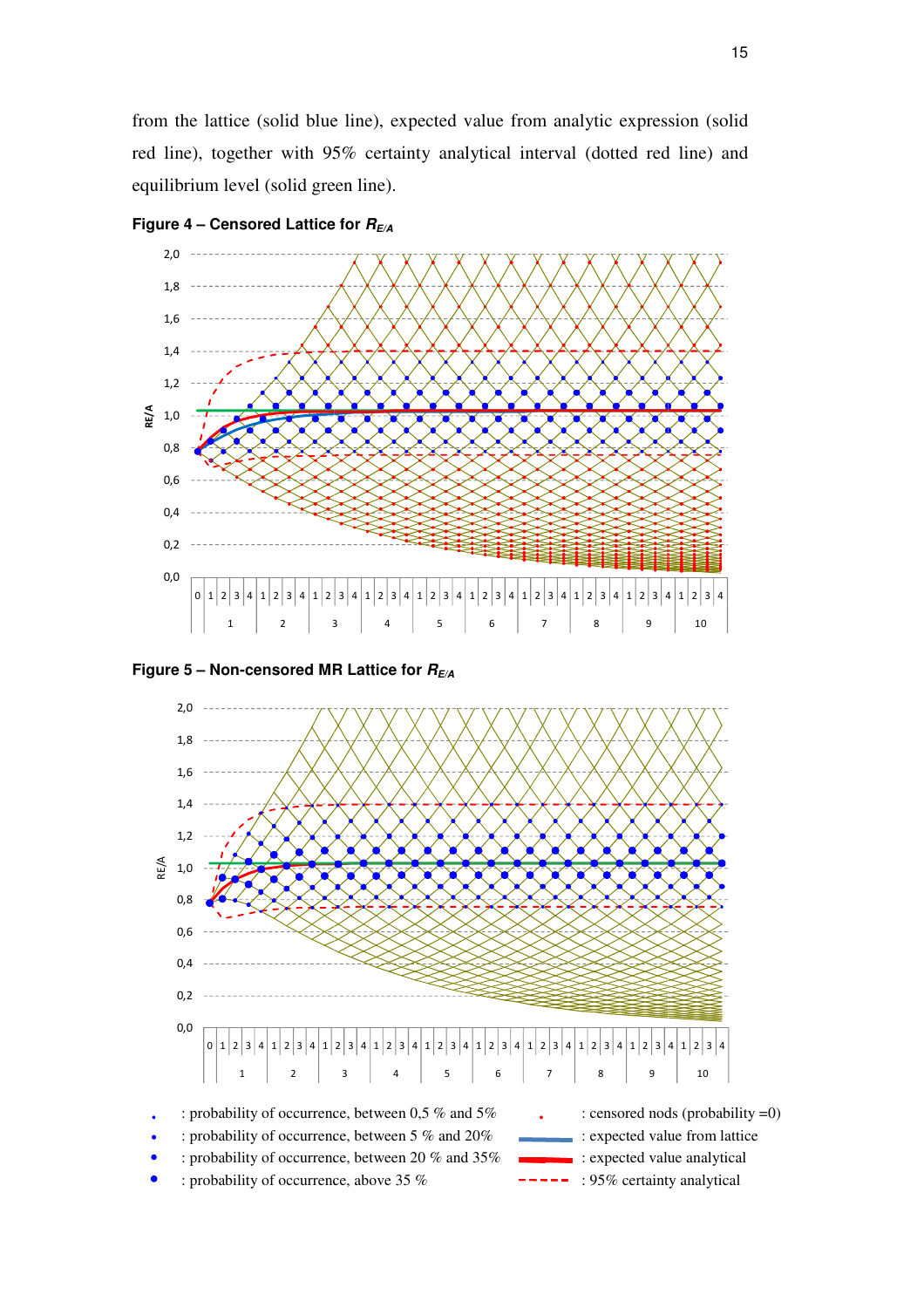One difference that is apparent in the lattices is that the expected value for the censored lattice differs from the analytical value obtained from equation (16), whereas the expected value from the non-censored lattice closely approximates it. We then checked the values obtained analytically and from each lattice for the  $1<sup>st</sup>$ and  $2<sup>nd</sup>$  moment (expected value and variance) of the process described, for the first five years (20 periods of  $\Delta t = 0.25$ ). These are plotted in **Figure 6**.



**Figure 6 – Expected Value and Variance from both Lattices and Analytical form** 

We can note that the non-censored lattice closely matches the expected value of the Schwartz model 1 (1997) process, but its variance estimate although in the first periods in very close to the analytical form, stabilizes at a higher level. With regard to the censored lattice, the opposite seems to happen: its expected value initially diverges from that of the analytical solution, due to the construction characteristics of this particular lattice, and then converges to the long term mean. Its variance, although at first also diverging from that of the analytical form, then catches up with it with much precision.

From the results above we can infer that the non-censored lattice might slightly overestimate the value of an option modeled with it, due to the slightly inflated variance, whereas the censored lattice will on the contrary slightly undervalue it due to the divergence in the expected value. But it is important to remember that these observations will only apply to this specific case, and that other parameters for mean reversion might yield different results.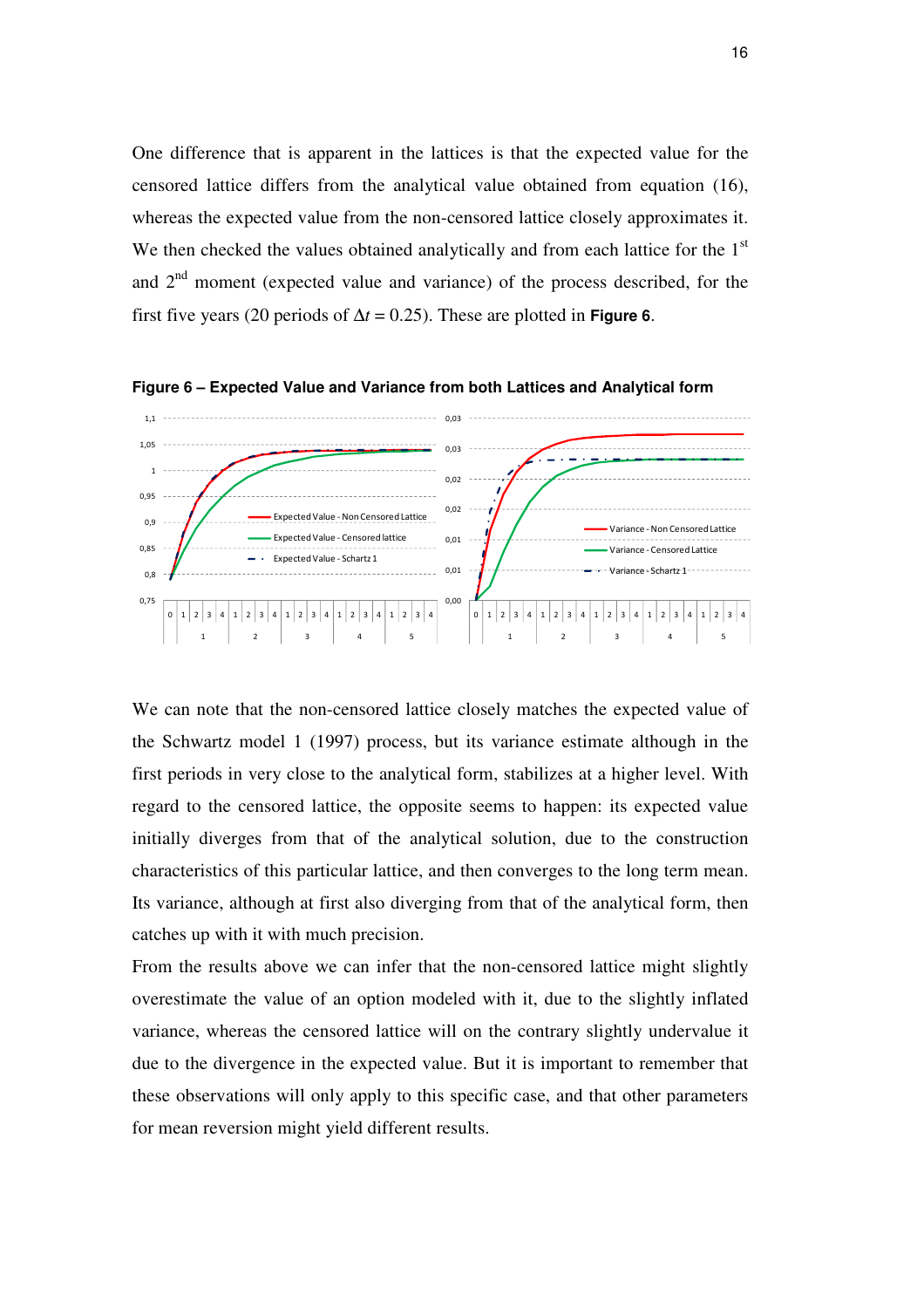#### **3.3. Results for the Real Option Estimation**

In order to value derivatives, options and real options, a risk neutral price process is required since it allows the use of the risk-free interest rate as the adjusted price appreciation rate. We then use the Capital Asset Pricing Model to estimate the risk premium  $\lambda$  of the stochastic variable  $R_{E/A}$ . This was done by regressing the log return of *RE/A* against the return of the Ibovespa stock index of Brazil stock market, in order to find the  $\beta$  factors (the beta coefficient of the CAPM), for  $R_{FA}$ . It was found to be not statistically different from 0, indicating that the risk premium for the stochastic variable can also be considered zero. This is reasonable since the variable *RE/A* is a rate of two cash flows and should have no correlation with market risk. Therefore for the stochastic processes considered in this paper, the risk premium is zero, and the parameters found for these are already risk adjusted for the real option calculation.

Valuing the expansion option of the sugar processing plant into a flexible ethanol/sugar plant with the two lattices developed in this paper yields the results shown in Table 1:

|  |  |  |  | Table 1 – Expansion Option Value |  |
|--|--|--|--|----------------------------------|--|
|--|--|--|--|----------------------------------|--|

|                             | Total value \$    | Option Value $\frac{6}{2}$ (%) |
|-----------------------------|-------------------|--------------------------------|
| Base case                   | R\$ 795.8 million |                                |
| With expansion option       | R\$ 847.6 million | R\$ 51.8 million               |
| Censored lattice method     |                   | $(+6.51\%)$                    |
| With expansion option       | R\$ 858.8 million | R\$ 63.0 million               |
| Non-Censored lattice method |                   | $(+7.91\%)$                    |

As expected, the option has value and it differs slightly while using each different model of lattice. In this particular case, the non-censored lattice seems to approach more closely the behavior of the stochastic uncertainty, as its expected value replicates more precisely the values of the analytic estimation. Therefore the option value calculated by the non-censored lattice probably is more precise than with the censored lattice. In this example the initial value of the stochastic variable differs significantly (-24%) from the equilibrium level to which it converges at a considerably high reversion speed ( $\eta = 1.97$ ). Because of the construction characteristics of the censored lattice, the expected value calculated from it diverges initially from the true analytic result, therefore yielding a lower value for the option than what is the correct one.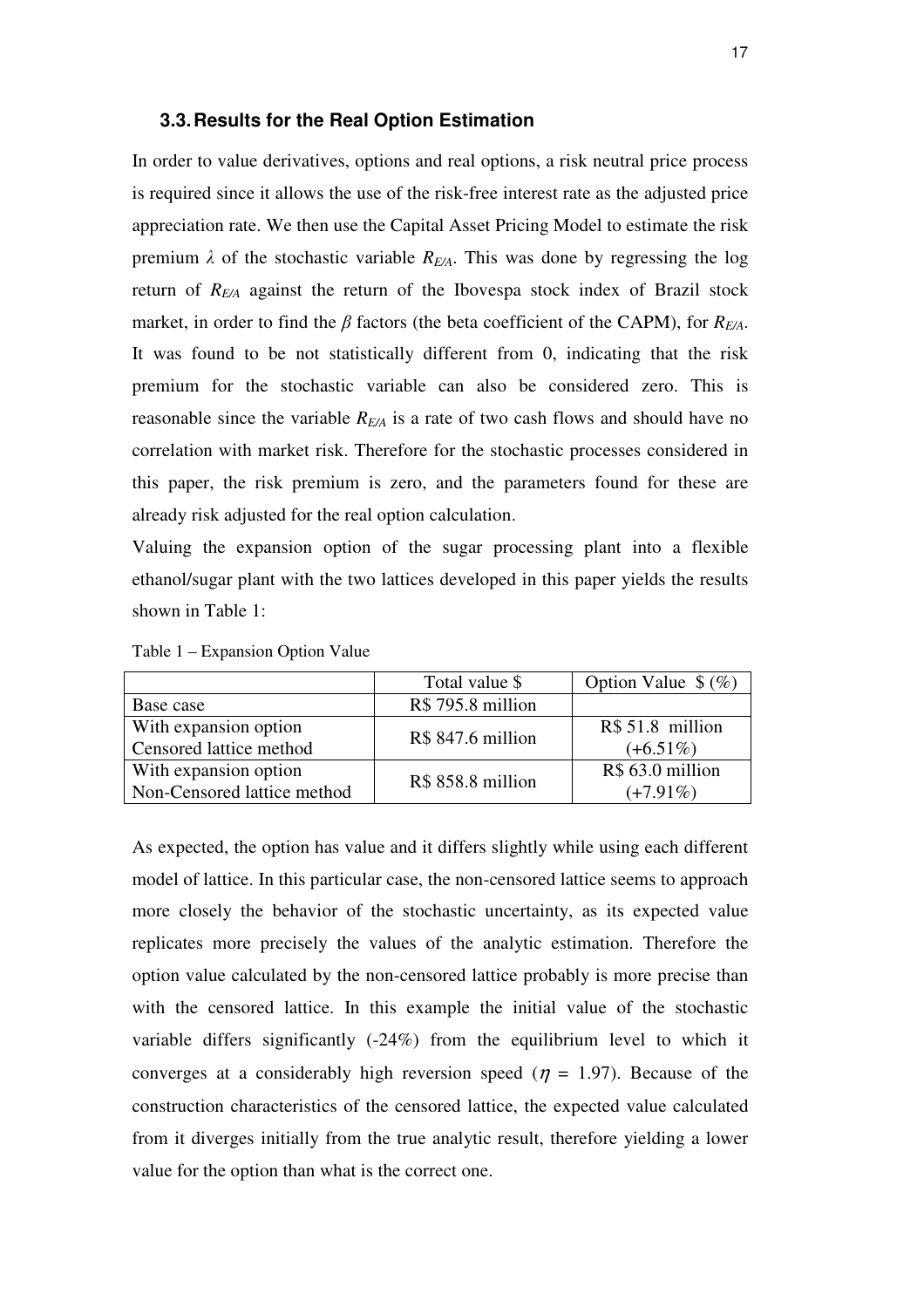This particular example of the value estimation of a hypothetical real option, although based on real data, has the purpose of demonstrating the applicability of the non-censored MR process lattice developed in this article, and to show how different stochastic modeling may alter the value of a real option. We note that this simplified case does not consider any restrictions that may apply in sugarethanol plants such as supply contracts and logistic limitations.

#### **4. Conclusions**

Binomial lattices are an accurate, robust and intuitively appealing approach for option valuation. In this article we have developed a non censored lattice model for MR processes which has some distinct advantages over currently available models. We compare this model with the censored lattice model of Ramaswamy (1994) as extended by Hahn and Dyer (2008) and show some of its advantages. We then apply both models to the valuation of American options by an mean reverting stochastic process, which are typically only modeled with much more computationally complex methods such as trinomial lattices or least square simulation approaches.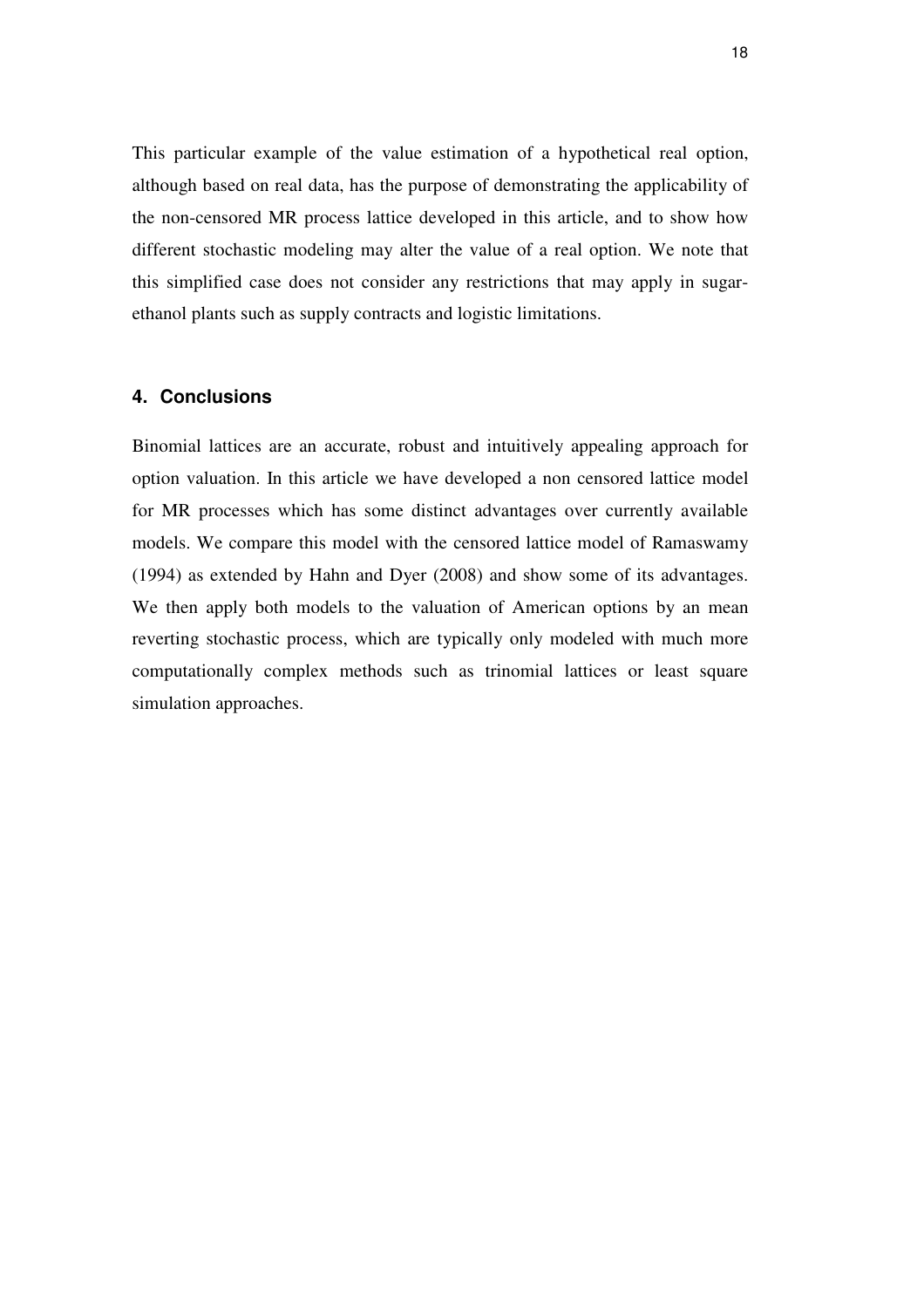### **References**

Bastian-Pinto, C. L.; Brandão, L. E. T. Hahn, W. J. Flexibility as a source of value in the production of alternative fuels: The ethanol case. **Energy Economics**, v. 31, i. 3, p.p. 335-510, May 2009.

Bessembinder, H. Coughenour, J. Sequin, P. Smoller, M. Mean Reversion in Equilibrium Asset Prices: Evidence from Futures Term Structure. **The Journal of Finance**, v. 50, n.1, p.p. 361-375, 1995.

Black, F.; Scholes M. The Pricing of Options and Corporate Liabilities. **Journal of Political Economy**, n. 81, p.p. 637 – 654, May-Jun, 1973.

Brandão, L. E. T.; Hahn, W.J.; Dyer, J.S. Using Binomial Decision Trees to solve Real Options Valuation Problems. **Decision Analysis**, v. 2, n. 2, p.p. 69-88, June, 2005.

Brandão, L. E. T.; Penedo, G. M C.; Bastian-Pinto, C. L. **The Value of Switching Inputs in a Biodiesel Plant in Brazil**. in annals: 13<sup>th</sup> Annual International Conference on Real Options at University of Minho, Portugal & University of Santiago de Compostela, Spain, 17-20 June, 2009.

Clewlow, L; Strickland, C. **Valuing Energy Options in a One Factor Model Fitted to Forward Prices**. Working paper, School of Finance and Economics, University of Technology, Sydney, Australia, April, 1999, available at: <http://www.qfrc.uts.edu.au/research/research\_papers/rp10.pdf> , accessed in: September 19, 2009.

Copeland, T.; Antikarov, V., A. **Real Options: A Practitioner's Guide**. Texere, New York, 2003.

Cox, J, C.; Ross, S. A.; Rubinstein, M. Option pricing: A simplified approach. **Journal of Financial Economics**, n. 7, p.p. 229–263, September, 1979.

Dias, M. A. G. **Stochastic Processes with Focus in Petroleum Applications**, available at: <http://www.puc-rio.br/marco.ind/stochast.html>, accessed in: September 29, 2009.

Dixit, A., K.; Pindyck, R., S. **Investment under Uncertainty**. Princeton University Press, Princeton, 1994.

EPE - Empresa de Pesquisa Energética, 2008. Perspectivas para o Etanol no Brasil. available at: <http://www.epe.gov.br/Petroleo/ Paginas/Estudos\_28.aspx.>; accessed in: December 16, 2008.

Goncalves, D., Neto, J., Brasil, H. **The option of switching an investment project into an agribusiness project**. in annals: 10<sup>th</sup> International Conference on Real Options. New York, 2006.

Hahn, W. J. A **Discrete-Time Approach for Valuing Real Options with Underlying Mean-Reverting Stochastic Processes**. PhD Dissertation, The University of Texas, Austin, May, 2005.

Hahn, W. J.; Dyer, J.S. Discrete Time Modeling of Mean-Reverting Stochastic Processes for Real Option Valuation. **European Journal of Operational Research**, v. 183, n. 2, p.p. 534-548, Jan, 2008.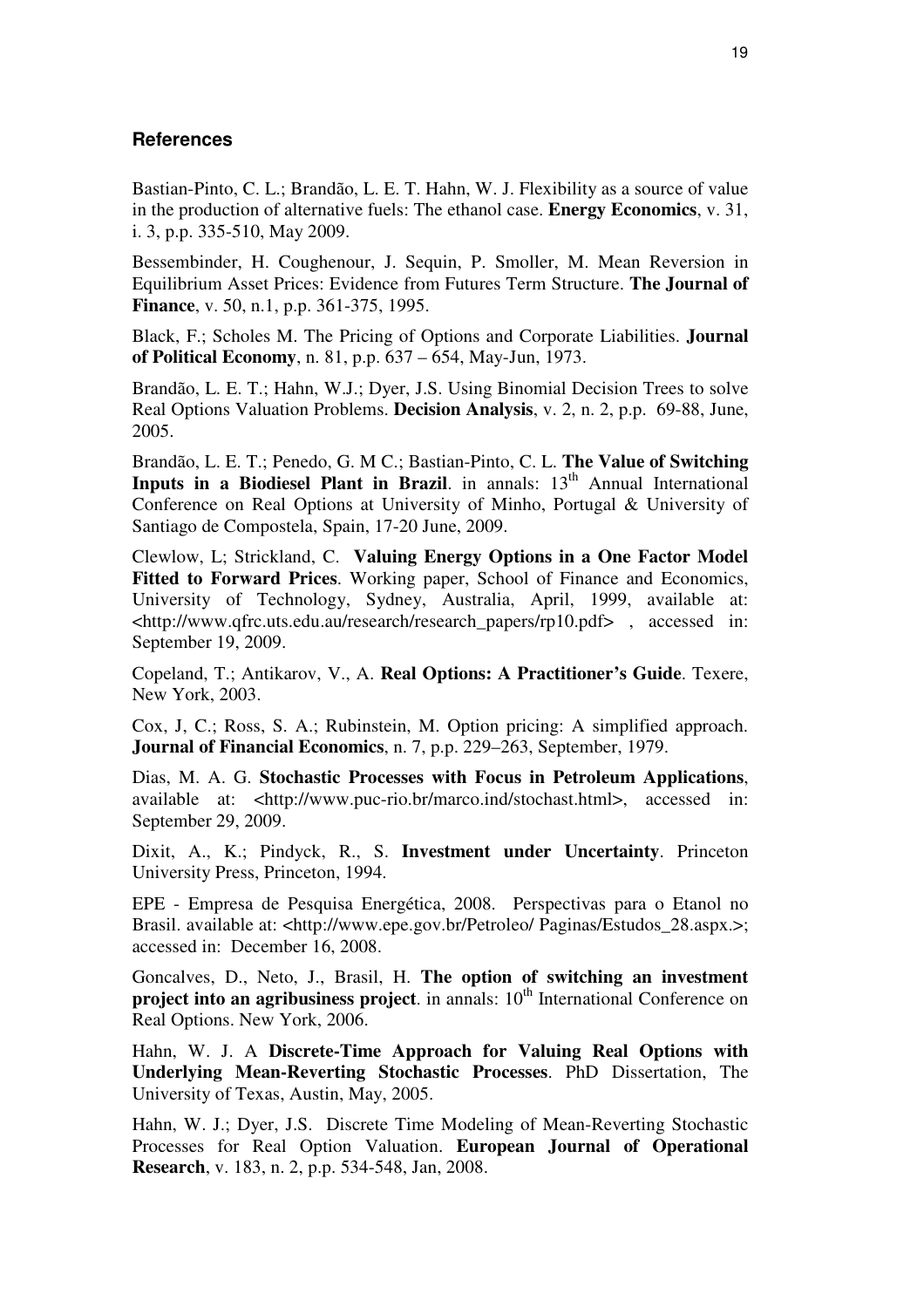Hull, J., C. **Options, Futures and Other Derivatives**. Prentice Hall 4th ed, Upper Saddle River, 1999.

Hull, J.; White, A. – a. Numerical Procedures for Implementing Term Structure Models I: Single-Factor Models. **The Journal of Derivatives**, v. 2, n. 1, p.p. 7 - 16, Fall, 1994.

Hull, J.; White, A. – b. Numerical Procedures for Implementing Term Structure Models II: Two-Factor Models. **The Journal of Derivatives**, v. 2, n. 2, p.p. 37 - 48, Winter, 1995.

Longstaff, F.A.; Schwartz, E.S. Valuing American Options By Simulation: A Simple Least-Square Approach. **Review of Financial Studies**, v. 14, n. 1, p.p. 113-147, 2001.

Nelson, D. B.; Ramaswamy, K. Simple Binomial Processes as Diffusion Approximations in Financial Models. **The Review of Financial Studies**, v. 3, n. 3, p.p. 393-430, 1990.

Pindyck, R. S.; Rubinfeld, D. L. **Econometric Models and Economic Forecasts**. McGraw-Hill, Inc 3rd edition, New York, 1991.

Schwartz, E. S. The Stochastic Behavior of Commodity Prices: Implications for Valuation and Hedging. **The Journal of Finance**, v. 52, n. 3, p.p. 923-973, 1997.

Schwartz, E. S.; Valuing Long Term Commodity Assets. **Financial Management**, n. 27, p.p. 57-66, 1988.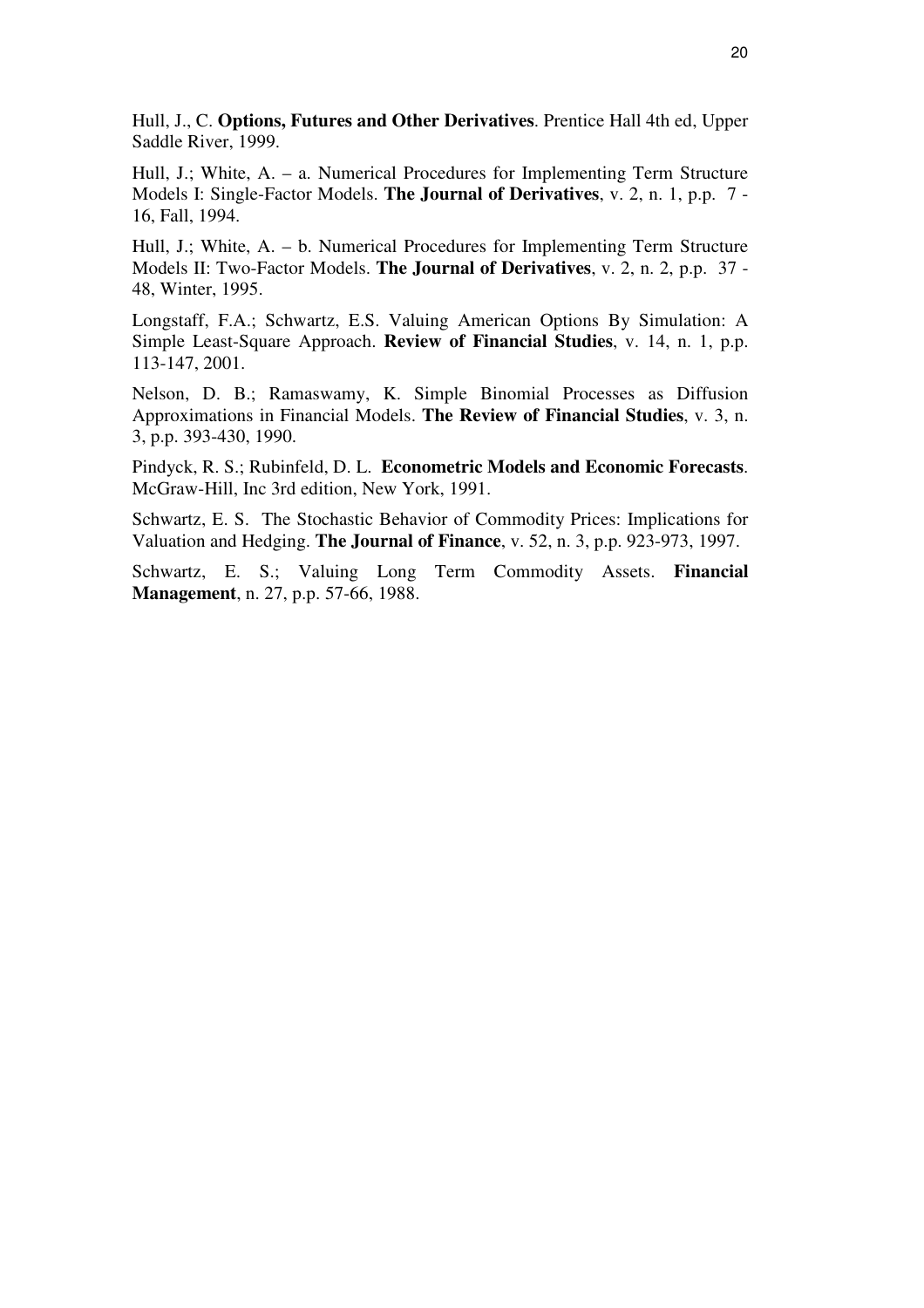## **Appendix 1: Derivation of up and down values and up probabilities for the non-censored binomial lattice for MR process**

Writing  $e^{-\eta \Delta t}$  as a Taylor series, we have:

$$
e^{-\eta \Delta t} = \sum_{n=0}^{\infty} \frac{(-\eta \Delta t)^n}{n!} = 1 + (-\eta \Delta t) + \frac{(-\eta \Delta t)^2}{2!} + \frac{(-\eta \Delta t)^3}{3!} + \dots
$$
 (17)

Since a binomial lattice approach implies that we are using short time intervals, we can consider all ∆*t* with an exponent greater than 2 to converge to 0. This yields:

$$
e^{-\eta \Delta t} \approx 1 - \eta \Delta t \tag{18}
$$

With this relation, we can write Eq.  $(7)$  and Eq.  $(8)$  as:

$$
E[x_t] \approx \overline{x} + (x_0 - \overline{x})(1 - \eta \Delta t) = x_0 + (\overline{x} - x_0)\eta \Delta t
$$
\n(19)

$$
Var[x_t] \approx \frac{\sigma^2}{2\eta} (1 - 1 + 2\eta \Delta t) = \sigma^2 \Delta t
$$
\n(20)

With  $\Delta t = t - t_0$ , from the binomial process (9), we have:

$$
E[xt] = pU + (1-p)D
$$
\n(21)

For the variance, we also have:

$$
Var[x_t] = E[x_t^2] + E[x_t]^2
$$
\n
$$
Var[x_t] = pU^2(1-p)D^2 - (pU + (1-p)D)^2
$$
\n
$$
Var[x_t] = pU^2 + (1-p)D^2 - p^2U^2 - (1-p)^2D^2 - 2p(1-p)UD
$$
\n
$$
Var[x_t] = pU^2 + D^2 - pD^2 - p^2U^2 - D^2 - p^2D^2 + 2pD^2 - 2pUD + 2p^2UD
$$
\n
$$
Var[x_t] = pU^2 - p^2U^2 - p^2D^2 + pD^2 - 2pUD + 2p^2UD
$$
\n
$$
Var[x_t] = p(U^2 + D^2 - 2UD) - p^2(U^2 + D^2 - 2UD)
$$
\n
$$
Var[x_t] = p(1-p)(U - D)^2
$$
\n(23)

Then have the moment matching equations:

Eq. (19)  $\equiv$  Eq. (21), Eq. (20)  $\equiv$  Eq. (23)

From the first relation above, with  $x_o^* = \overline{x}^* = 0$ , we have:

$$
(-x_t^*)\eta \Delta t \equiv pU + (1-p)D
$$

From the second relation:

$$
\sigma^2 \Delta t \equiv p (1-p) (U-D)^2
$$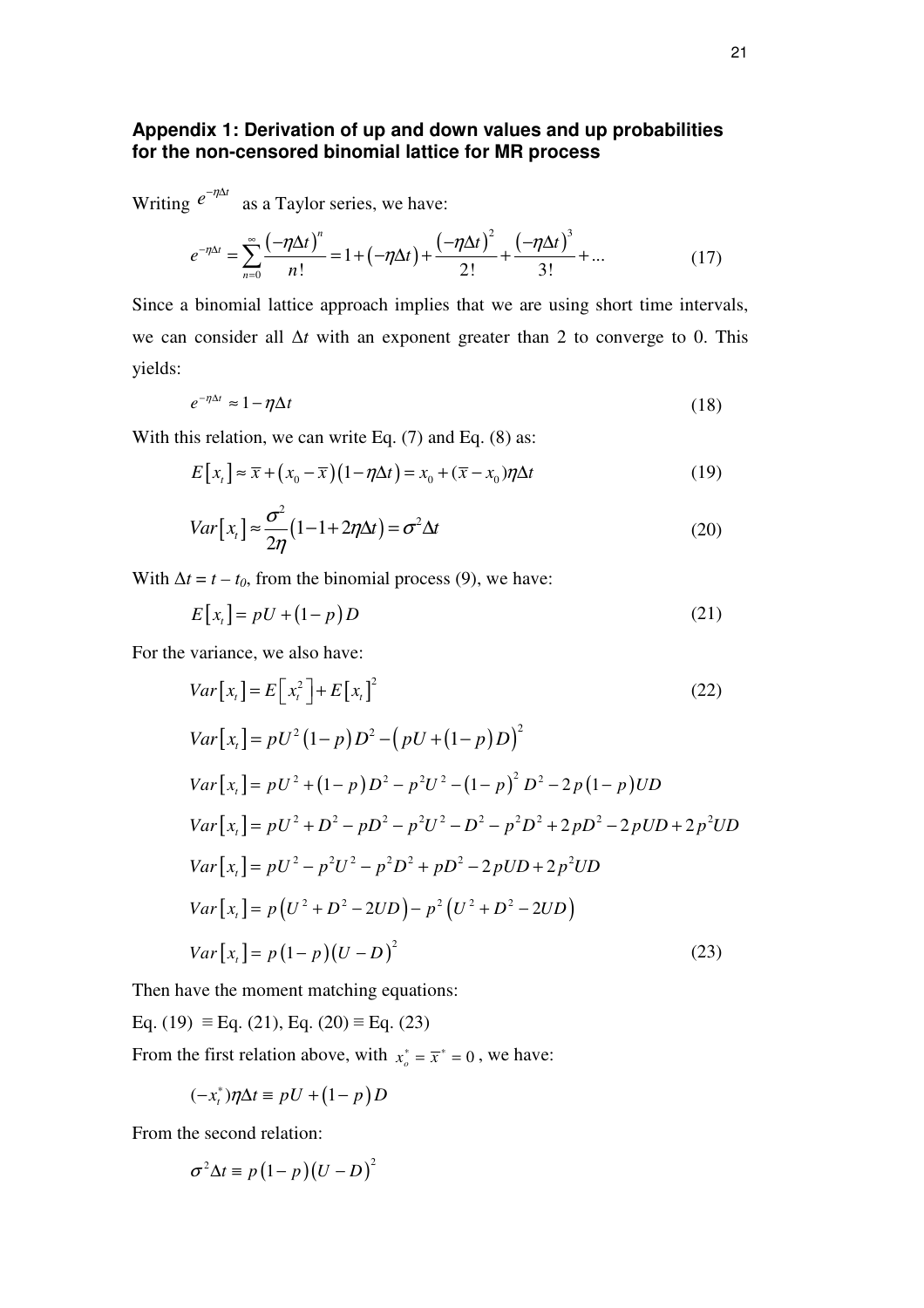Therefore we have two equations with three unknowns: *p*, *U* and *D*. In order to stay with only two unknowns, we make a consideration that turns the binomial tree into a recombining lattice:  $D = -U$ . So these equations are now:

$$
\eta(-x_t^*)\Delta t \equiv (2p-1)U\tag{24}
$$

$$
\sigma^2 \Delta t \equiv 4p(1-p)U^2 \tag{25}
$$

Writing Eq.  $(24)^{2}$  + Eq.  $(25)$ :

$$
\eta^2\left(-x_t^*\right)^2\Delta t^2+\sigma^2\Delta t=U^2
$$

and substituting in Eq.  $(24)^2$ , we obtain:

$$
\eta^{2}(-x_{t}^{*})^{2} \Delta t^{2} = (2p - 1)^{2} \left(\eta^{2}(-x_{t}^{*})^{2} \Delta t^{2} + \sigma^{2} \Delta t\right)
$$
  
\n
$$
2p - 1 = \frac{\eta(-x_{t}^{*}) \Delta t}{\sqrt{\eta^{2}(-x_{t}^{*})^{2} \Delta t^{2} + \sigma^{2} \Delta t}}
$$
  
\n
$$
p_{x_{t}} = \frac{1}{2} + \frac{1}{2} \frac{\eta(-x_{t}^{*}) \sqrt{\Delta t}}{\sqrt{\eta^{2}(-x_{t}^{*})^{2} \Delta t + \sigma^{2}}}
$$
(26)

This yields an expression for *p* as a function of the process parameters  $(\eta, \sigma)$  and the time step  $\Delta t$ , as well as the value  $x_t^*$ . It is easy to verify that this expression for *p* will always be in the range from 0 to 1, and therefore there is no need for censoring as in the Nelson and Ramaswamy (1990) model. With

$$
\theta = -x_t^* \eta \sqrt{\Delta t} \text{ we can write } p \text{ as:}
$$

$$
p = 0,5 \left( 1 + \frac{\theta}{\sqrt{\theta^2 + \sigma^2}} \right)
$$

Thus, for  $p > 1$  to happen it is necessary that:  $\theta > \sqrt{\theta^2 + \sigma^2}$ , which is impossible, independently of the sign of  $\theta$ .

Furthermore, for *p* < 0, to happen it is necessary that  $-\theta > \sqrt{\theta^2 + \sigma^2}$ , which is also impossible.

Although it is not necessary to censor this lattice, we still have a lattice of up movements probabilities  $p_{(i,j)}$  which is dependent of the values of  $x_{(i,j)}^*$ . The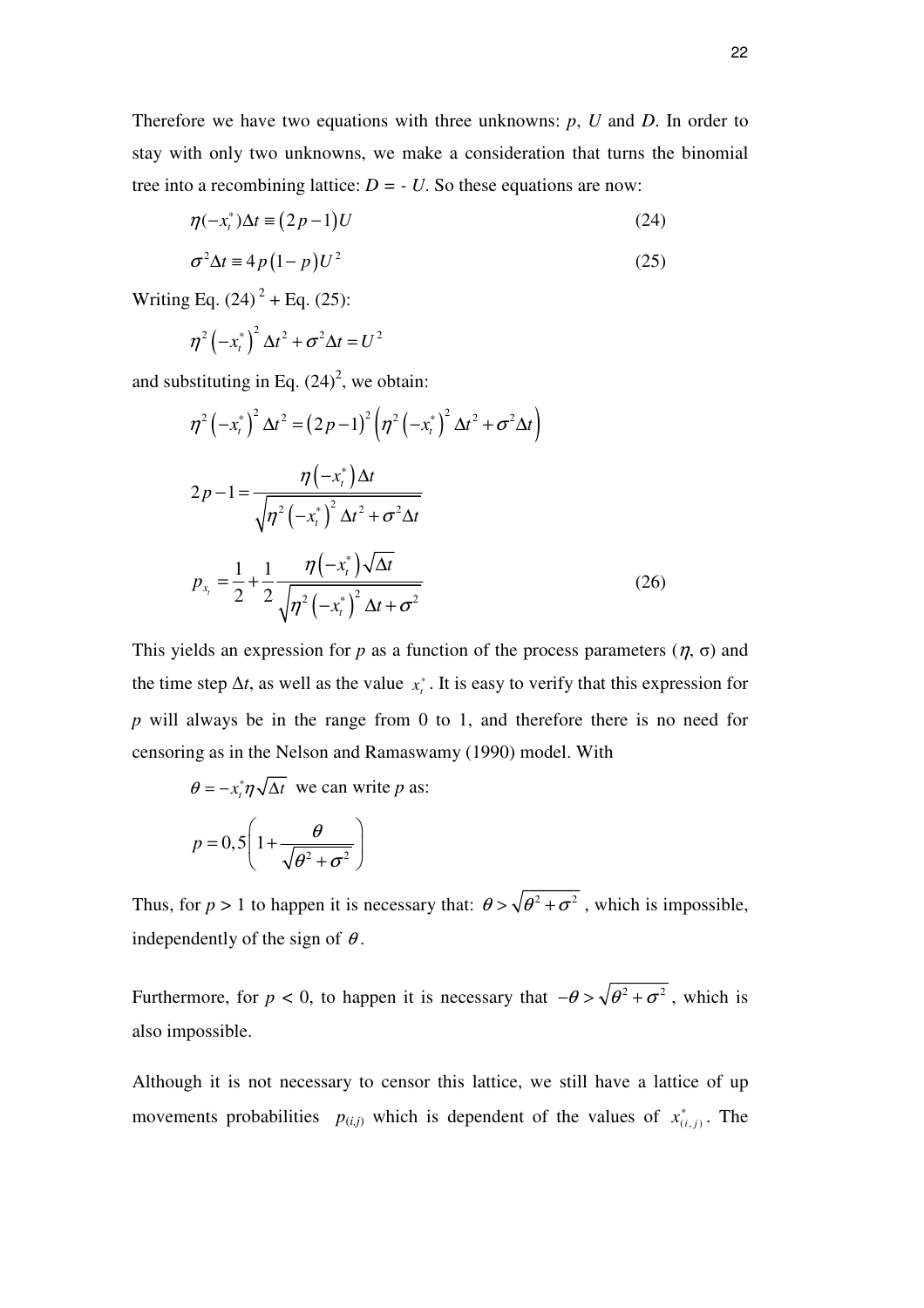subscripts *i* and *j* represent the number of up movements (*i*) and down movements (*j*) in the trajectory leading to node  $x_{(i,j)}^*$  from the starting point:  $x_0^* = 0$ .

To derive the magnitude of the up and down movements, from Eq. (24) we have:

$$
U = \frac{-x_i^* \eta \Delta t}{(2p-1)}
$$

with:

$$
U = \frac{\eta(-x_t^*)\Delta t \sqrt{\eta^2 \left(-x_t^*\right)^2 \Delta t^2 + \sigma^2 \Delta t}}{\eta\left(-x_t^*\right) \Delta t}
$$

$$
U = \sqrt{\eta^2 \left(-x_t^*\right)^2 \Delta t^2 + \sigma^2 \Delta t} = -D
$$

However, the expression  $\eta^2(-x_t^*)^2 \Delta t^2$  prevents the tree of recombining because even with  $U = -D$ , it is still a function of  $x_t$  and therefore does not allow that the result from a superior node be equal to that from a low nod. Nonetheless, we can consider that  $\Delta t^2 \to 0$ , if we are considering small time intervals. We thus use:

$$
U=-D\equiv \sigma\sqrt{\Delta t}
$$

So, for this non-censored mean reversion model, of mean 0 and starting point 0:

$$
x^{**} = x^* + \sigma \sqrt{\Delta t}
$$
  
\n
$$
x^{*-} = x^* - \sigma \sqrt{\Delta t}
$$
  
\n
$$
p_{x_t} = \frac{1}{2} + \frac{1}{2} \frac{\eta(-x_t^*)\sqrt{\Delta t}}{\sqrt{\eta^2(-x_t^*)^2 \Delta t + \sigma^2}}
$$